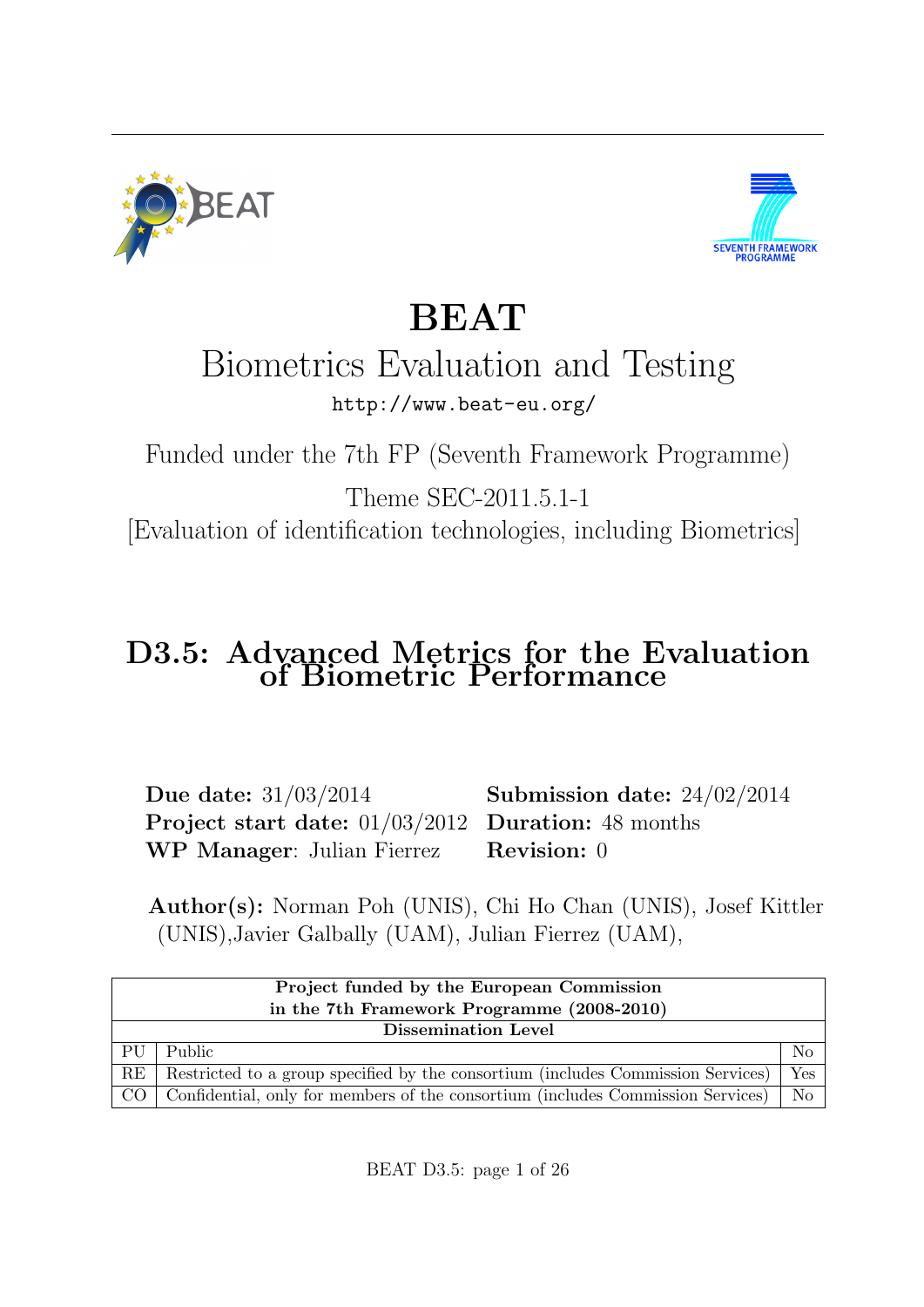BEAT D3.5: page 2 of 26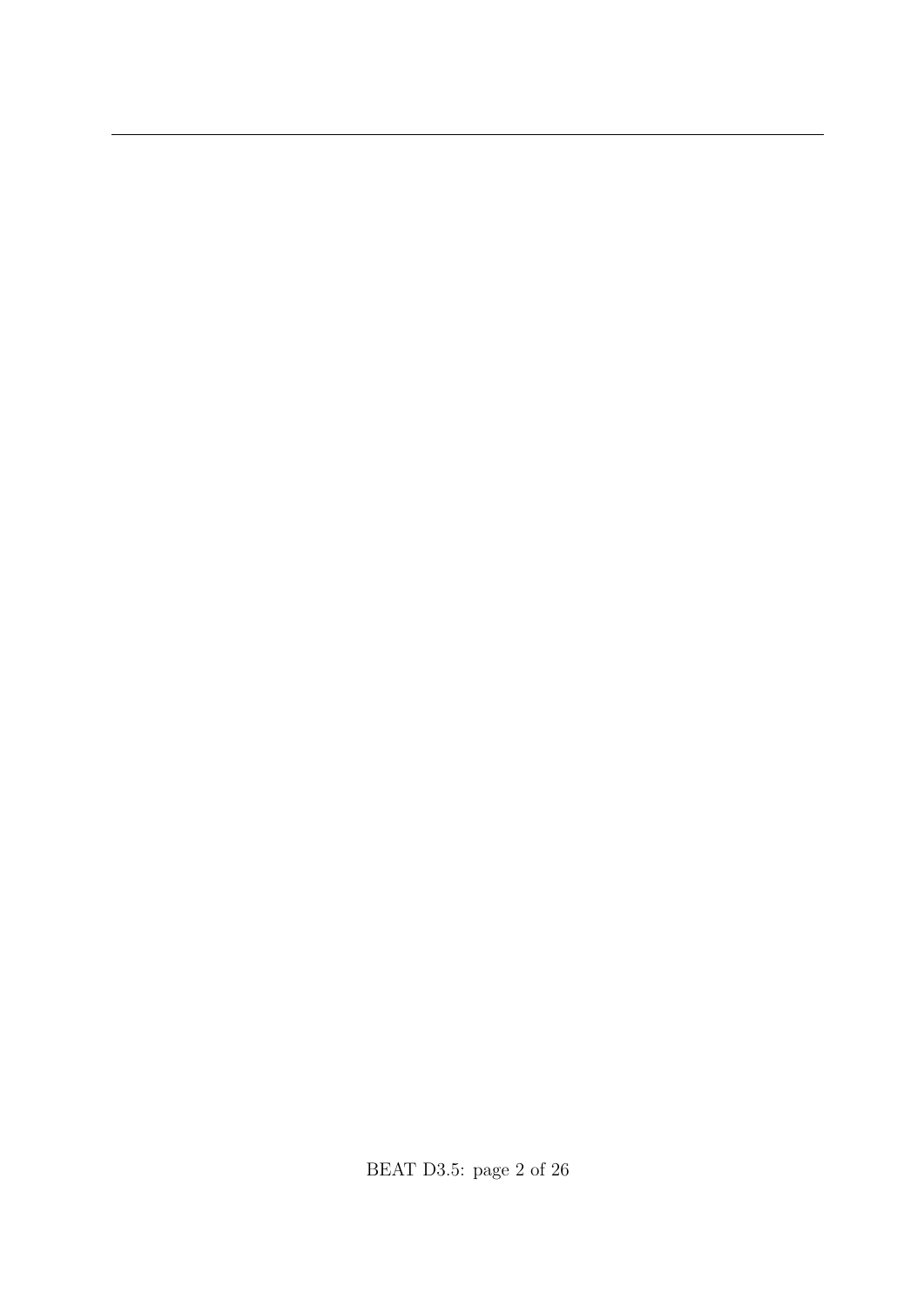

## D3.5: Advanced Metrics for the Evaluation of Biometric Performance

#### Abstract:

One of the key objectives of the BEAT project and its associated platform is the performance evaluation of biometric systems following reproducible, standard protocols. For this task, it is of the utmost importance to make availability well defined metrics that enable fair and objective comparison of results across several experimental settings or different data sets. In this regard, deliverable D3.3 of the project presented an inventory of well established metrics for the evaluation of biometric performance that have been used for quite some time within the specialized literature. Those metrics were later implemented and documented in deliverable D3.4 for their inclusion in the platform. However, there are still some evaluation scenarios for which no clear assessment methodology has yet been defined. This includes, for instance, the inference of biometric performance between datasets with clearly different samples in terms of biometric quality. The present deliverable extends the metrics already introduced in D3.3 and D3.4 with a novel biometric probabilistic test that permits the estimation of a system accuracy accross different databases.

BEAT D3.5: page 3 of 26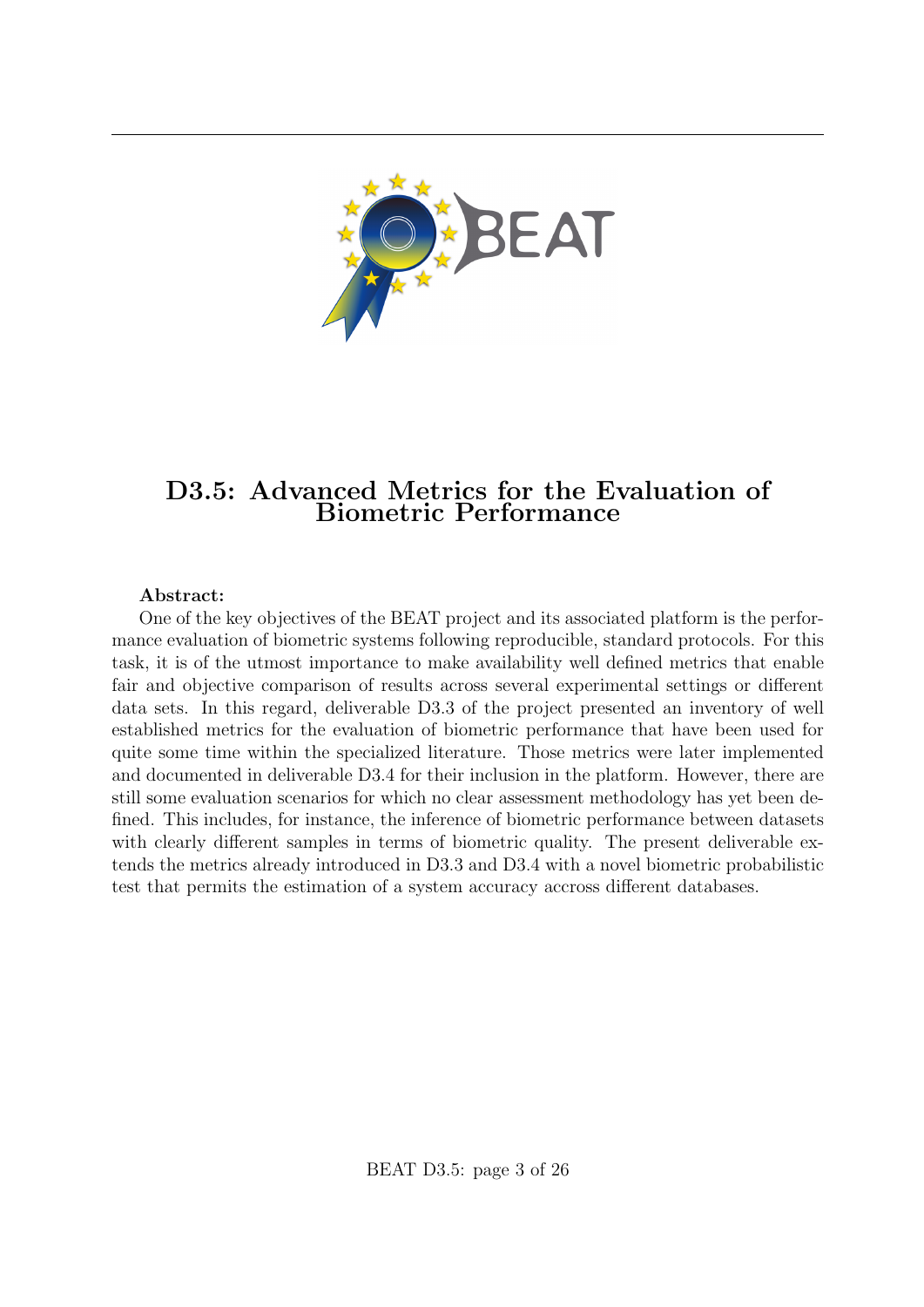BEAT D3.5: page 4 of 26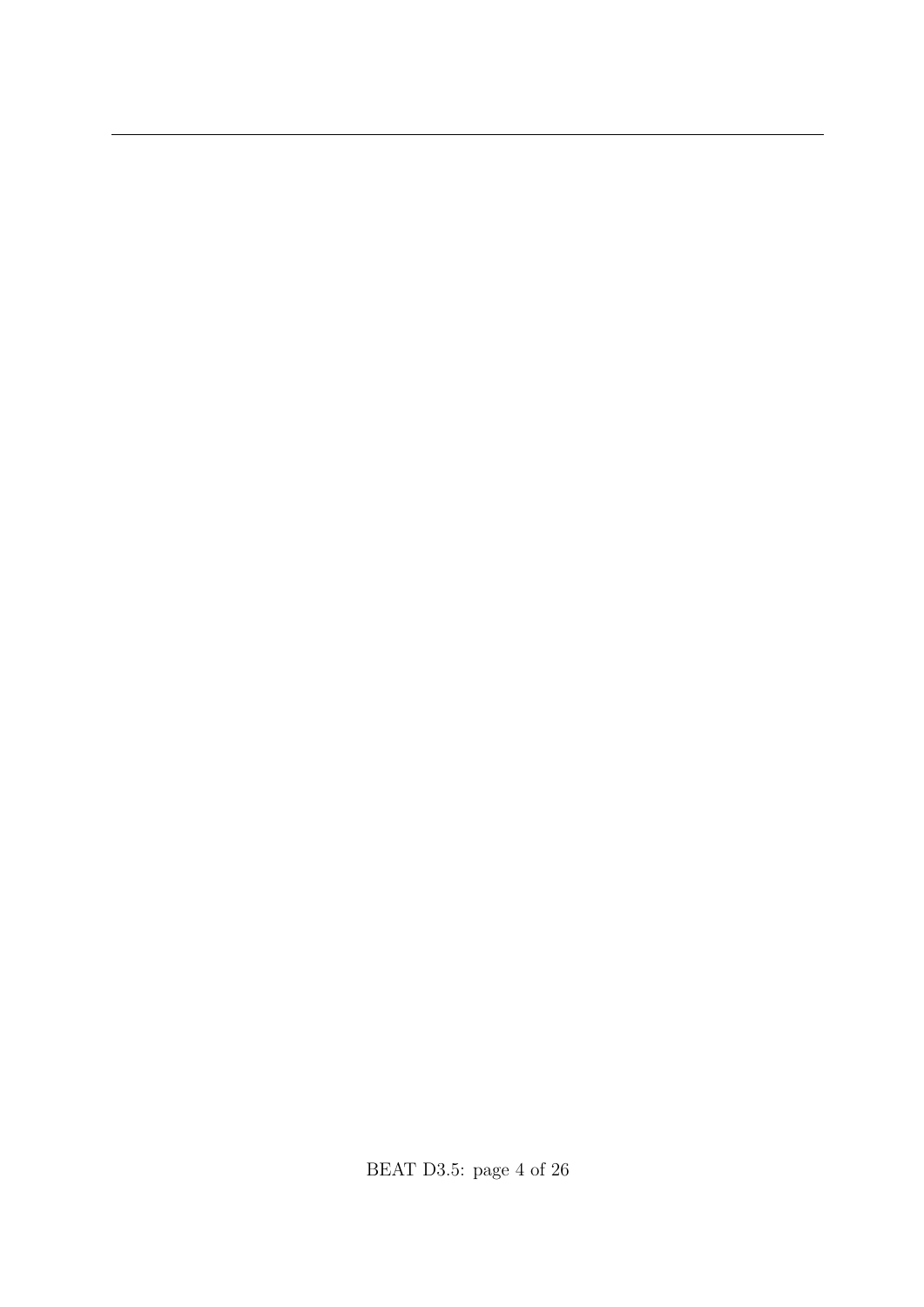## Contents

| 1              |                    | Introduction                                                                              | $\overline{7}$ |  |  |  |  |  |  |
|----------------|--------------------|-------------------------------------------------------------------------------------------|----------------|--|--|--|--|--|--|
| $\overline{2}$ |                    | Methodology                                                                               | 8              |  |  |  |  |  |  |
|                | 2.1                |                                                                                           | 8              |  |  |  |  |  |  |
|                | 2.2                | Conditional estimate of $cdf \dots \dots \dots \dots \dots \dots \dots \dots \dots \dots$ | 10             |  |  |  |  |  |  |
|                | 2.3                |                                                                                           | 12             |  |  |  |  |  |  |
|                | 2.4                | Deriving confidence of a set of Bootstrapped DET Curves                                   | 12             |  |  |  |  |  |  |
|                | 2.5                |                                                                                           | 14             |  |  |  |  |  |  |
|                | 2.6                |                                                                                           | 15             |  |  |  |  |  |  |
| 3              | <b>Experiments</b> |                                                                                           |                |  |  |  |  |  |  |
|                | 3.1                | What we know, and we do not know about DET Confidence Intervals                           | 18             |  |  |  |  |  |  |
|                | 3.2                |                                                                                           | 19             |  |  |  |  |  |  |
|                | 3.3                |                                                                                           | 19             |  |  |  |  |  |  |
|                | 3.4                | 20                                                                                        |                |  |  |  |  |  |  |
|                | 3.5                | 21                                                                                        |                |  |  |  |  |  |  |
|                |                    | 3.5.1                                                                                     | 21             |  |  |  |  |  |  |
|                |                    | Test of difference in distribution between the training and test scores<br>3.5.2          | 21             |  |  |  |  |  |  |
|                | 3.6                |                                                                                           | 23             |  |  |  |  |  |  |
|                |                    | 3.6.1                                                                                     | 23             |  |  |  |  |  |  |
|                |                    | 3.6.2                                                                                     | 24             |  |  |  |  |  |  |
|                |                    | 3.6.3                                                                                     | 24             |  |  |  |  |  |  |
| 4              |                    | Conclusions                                                                               | 26             |  |  |  |  |  |  |
|                |                    | A Supplements                                                                             | 26             |  |  |  |  |  |  |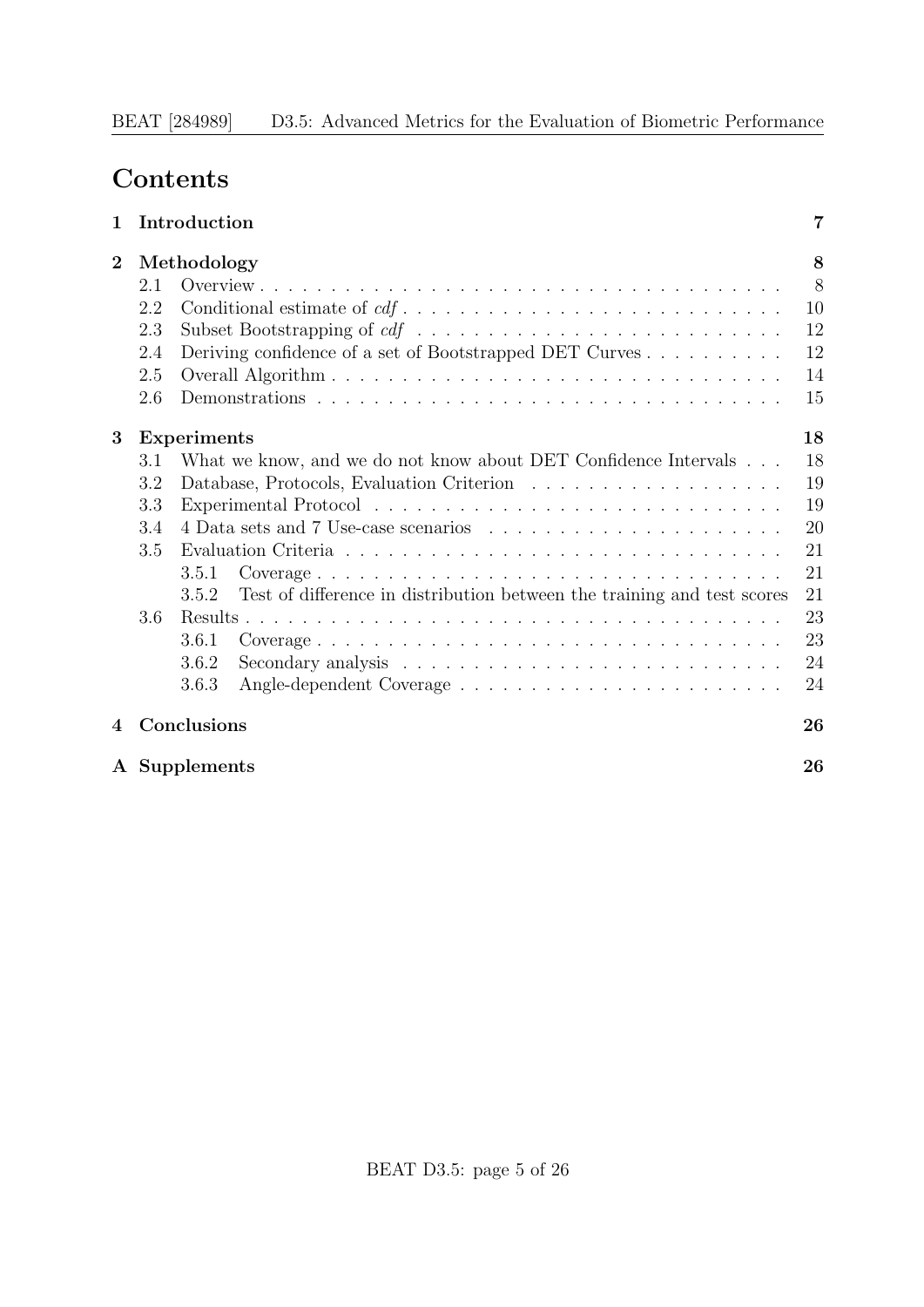BEAT D3.5: page 6 of 26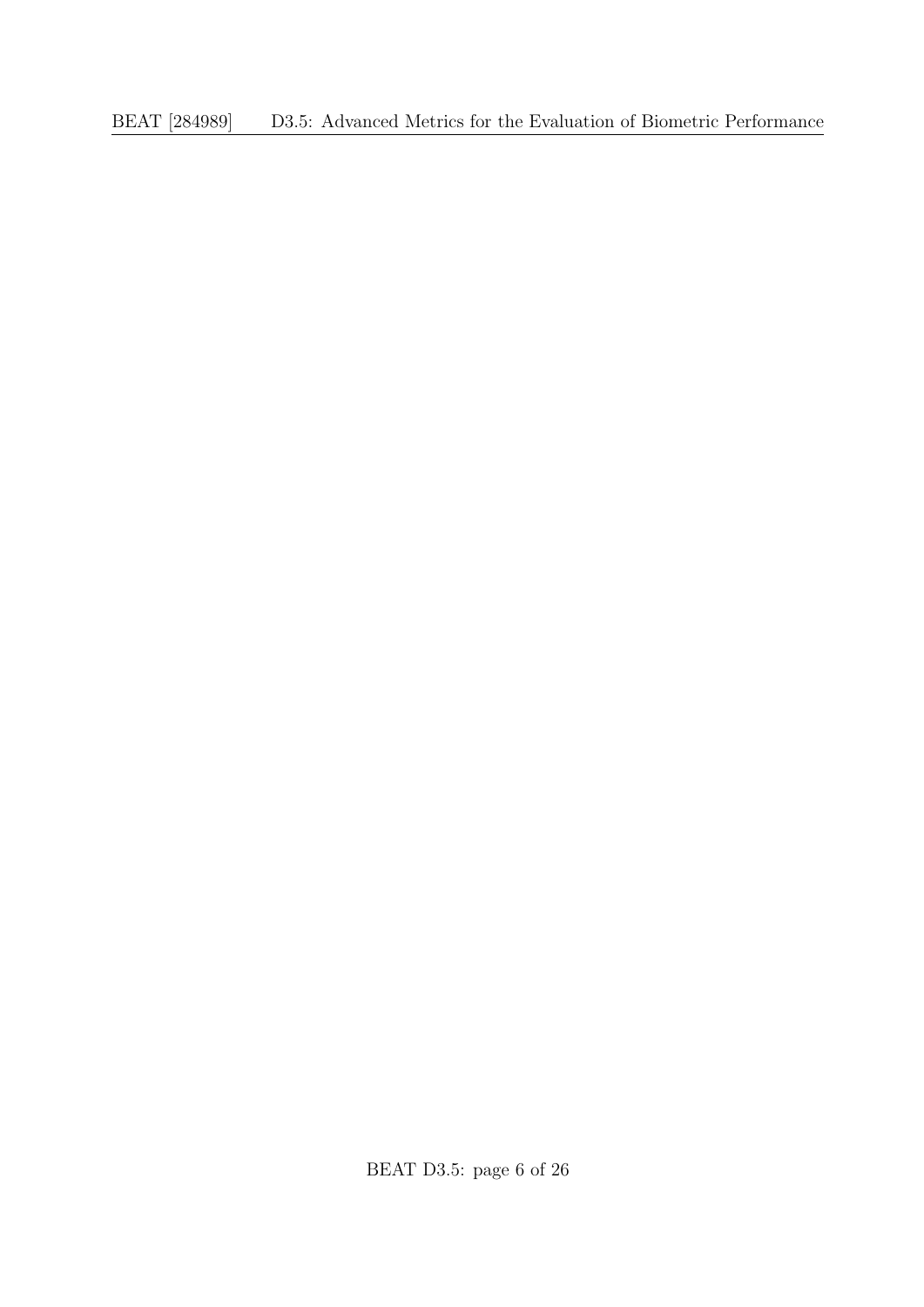## 1 Introduction

Biometric authentication is a process of verifying an identity claim using a person's behavioral and physiological characteristics. There are several factors that can affect a biometric system's performance. Some of these factors are the deformable nature of biometric traits, corruption by environmental noise, variability of biometric traits over time, the state of users (especially behavioral biometrics) and occlusion by the user's accessories. As a consequence, even if two biometric samples are acquired from the same user, the system cannot produce exactly the same output score. Therefore, when assessing the performance, the uncertainty introduced by these numerous and often uncontrolled distortions

The goal of this report is to deliver a tool that allows a user to explore the degree of different factors on the resultant system performance. For instance, if the user knows that there are certain proportion of "good", "bad", and "ugly" samples, then the proposed tool enables the user to freely mix the prior probability so as to match a target application. This allows a certain degree of generalisation to a typical biometric performance curve, in the form of Detection Error Trade-off (DET) or equivalently Receiver's Operating Characteristics (ROC) curve. This curve is a plot of False Nonmatch Rate (FNMR) or False Rejection Rate in the Y-axis versus the False Match Rate (FMR) or False Acceptance Rate in the X-axis.

We present here a few use-case scenarios where our biometric simulation tool can be used:

- Assessing biometric system performance operating with multiple sensors: In border controls, it is expected that a biometric system will operate with several sensors. For instance, a biometric sensor that is installed at the port of entry may necessarily be the same as the one installed at a corresponding port of exit. In practice, it is common to have several ports of entry and ports of exit. In another scenario, older worn sensors may be replaced by newer ones but of a different type. In both examples, one has to face a practical problem whereby a biometric system has to compare two samples acquired by two different sensors. Under cross-sensor comparison, the system performance may be suboptimal, e.g., [?, ?]. When a biometric system may operate in an environment wherein there is a certain mixing of proportions of same-device versus cross-device comparisons, the proposed algorithm can be used to simulate the performance. This allows one to estimate the number of false alarm cases more realistically.
- Assessing biometric system performance under varying sample quality or operating conditions: It is now well accepted that the biometric system performance is dependent on a sample population to some extent. For instance, it has been documented that the fingerprint recognition rates of older women and workers in certain industries are likely to be lower than the general population. When the proportion of demographics of a design data set is significantly different from that of a target operating environment, it is unlikely that the biometric performance curve,

BEAT D3.5: page 7 of 26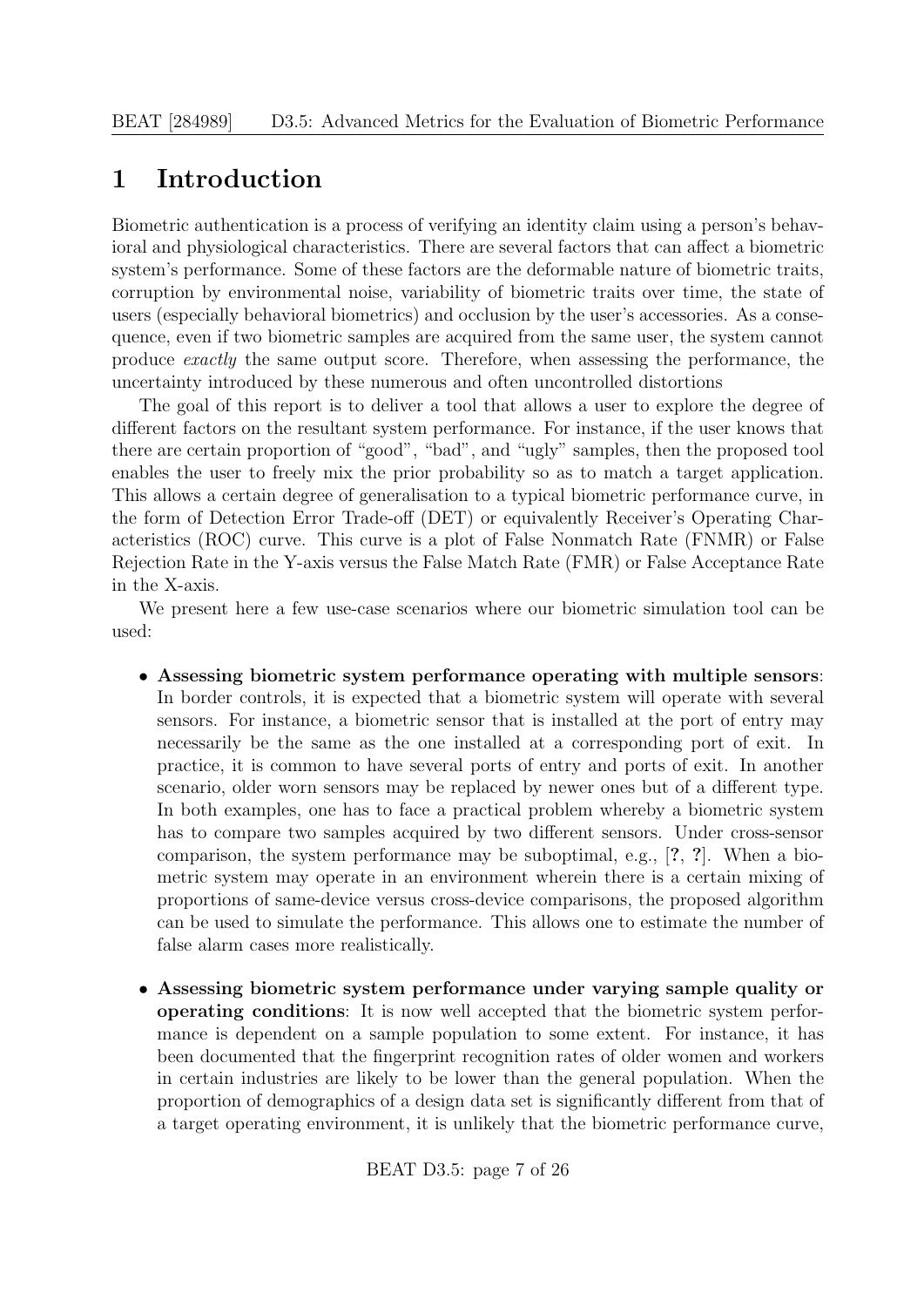as measured on the design data set, is representative of the target operating environment. By setting the prior of the demographics appropriate, the proposed algorithm can be used to produce a certain generalised performance that better matches the target condition.

One pre-requisite to predicting or modelling the biometric system performance under different operating conditions is the need to quantify the certainty of the predicted performance. This addresses the upper and lower bound of the performance. For this reason, we derive the confidence interval around a predicted DET curve, at the desired proportion of mixing as set by the user, using a two-step bootstrap strategy as documented in [?]. This approach explicitly considers the correlation structure or dependency of the matching scores. If  $sim(\mathcal{T}, \mathcal{Q})$  is the similarity between a template and a query sample, the similarity scores  $sim(\mathcal{T}, \mathcal{Q}_i)$  for all query samples belonging to the same user i are correlated, whether or not the comparison is a match or a nonmatch (where the template belongs another person).

An example of bootstrapped demonstration is shown in Figure 1. For a video animation, check out http://youtu.be/VUgJ1xh4sOU.

## 2 Methodology

## 2.1 Overview

To realise the prediction of performance on a new operating condition, we first need to determine the number of noise factors in the matching scores for both the match and nonmatch comparisons separately. Let us consider the following scenarios:

- Matching with multiple sensors: In a multi-sensor environment, it is common to have the template produced by one sensor to be matched by a query sample produced by another sensor. If there are  $N$  sensor, then the total number of factors is "n choose 2", or  $n(n-1)/2 + n$  for any combination of two sensors and the template and query generated by the same sensor. Thus, if there three sensors enumerated by  $S_1, S_2, S_3$ , we have to consider up to three cross-device combinations, namely,  $(S_1, S_2)$ ,  $(S_1, S_3)$ , and  $(S_2, S_3)$ , and three matching sensor comparisons, namely  $(S_1, S_1)$ ,  $(S_2, S_2)$ , and  $(S_3, S_3)$ . Therefore, there are six score sets for the match (or genuine) comparisons and another six score sets for nonmatch (or impostor) comparisons.
- Matching with varying quality: With different sample quality, it is possible to quantise the samples into several categories. For example, the NIST Fingerprint Quality Asessment software, NFIQ, quantises a biometric sample into five levels of quality. Based on this automatically derived category, we divide the matching scores – for the match and nonmatch comparisons – into their respective quality levels.
- Matching under different demographics: Some biometric systems may exhibit performance bias by age or gender. This gender bias is evident in the past evaluation

BEAT D3.5: page 8 of 26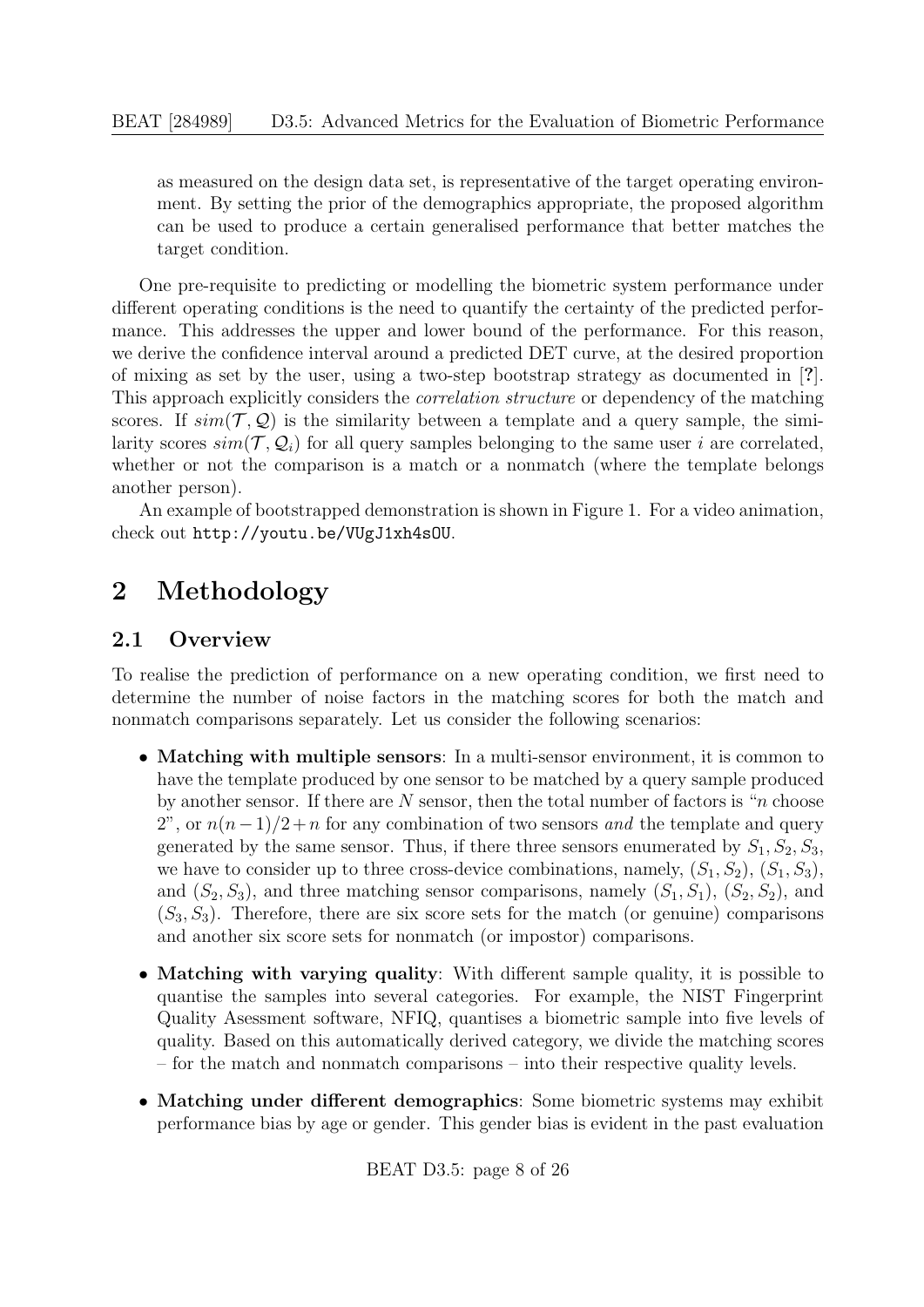

Figure 1: An exmample of boostrapped DET curve. The thin blue dashed curves are bootstrapped sample of DET curves. The thick red dashed lines indicate the lower and upper bound of the median curve (continuous red line).

of speaker and face biometric systems [?], for instance. Therefore, under demographic shifts, it is reasonable to expect that the system may perform differently for different demographic sectors. For this reason, it is sensible to use the demographic information as a factor.

We now describe the overall architecture of the proposed system. Let us consider the nonmatch comparison scores first. For each of the score sets representing a given factor, one can proceed to estimating its cumulative density function cdf, from which a number of bootstraps can be generated. The bootstrapped curves are then combined in such a way that if there are  $D$  score set each containing  $B$  bootstrapped  $cdf$  curves, one obtains B combined nonmatch  $\mathcal{C}dfs$ . The combination module weighs the D factors using mixing coefficients set by the user. The process is then repeated for the match comparison scores, hence obtaining another B combined match *cdf* curves. The two sets of curves are combined to form B bootstrapped DET curves from which the confidence intervals of the DET curves are estimated. Figure 2 illustrates a data flow diagram of the proposed algorithm.

The basis for which the  $cdfs$  of different factors are combined is rooted in the Bayesian theorem, which is described in Section 2.2. The *cdf* s-combination procedure is described

BEAT D3.5: page 9 of 26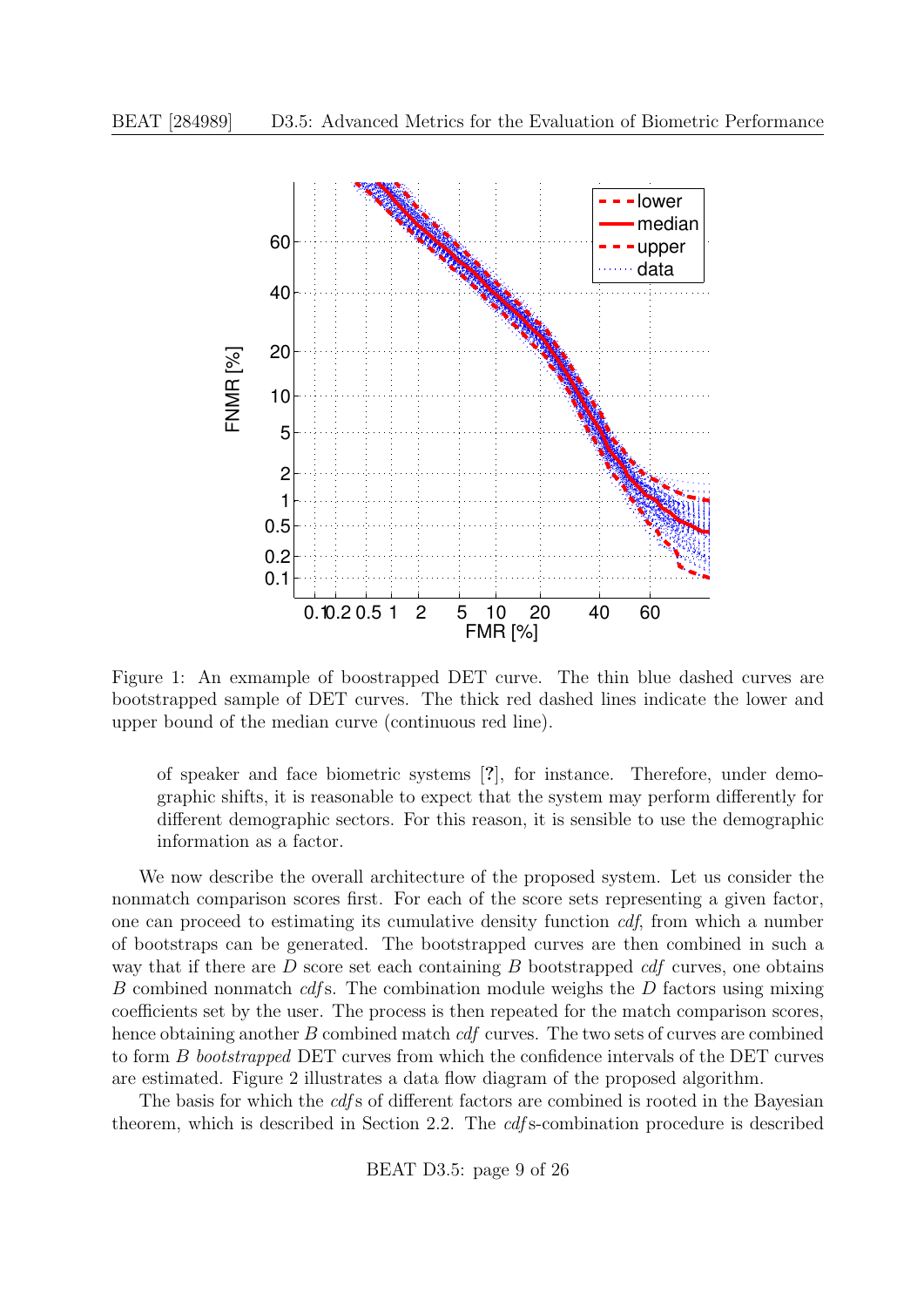

Figure 2: The architecture of the proposed system. There are  $D<sub>N</sub>$  negative score sets and  $D_P$  positive score sets.

first because it is the key ingredient in making performance generalisation possible. The bootstrapping procedure that considers the correlation structure of matching scores is described in Section 2.3. Finally, we present the procedure of estimating DET confidence given a set of bootstrapped DET curves in Section 2.4. These three components, namely, combining *cdf* s, bootstrapping, and DET confidence, form the basis of the proposed performance generalisation algorithm.

## 2.2 Conditional estimate of cdf

We shall consider a quality factor, Q, to be discrete and disjoint from one another. The distribution of a factor-specific class-conditional score can then be described by  $p(y|\omega_k, Q)$  for a biometric matching score y and class  $\omega_k$  where  $\omega_1$  denotes a match (genuine) comparison and  $\omega_0$  denotes a nonmatch (impostor) comparison. Therefore, if the score is similarity score, we expect that  $E[y|\omega_1] > E[y|\omega_0]$ , that is the mean match score is greater than the mean nonmatch score. The score distribution independent of any factor,  $p(y|\omega_k)$ , is a simply a mixture of the factor-specific score distributions weighted by their respective prior probability of the factor,  $P(Q)$ , i.e.,

$$
p(y|\omega_k) = \sum_{Q} p(y|\omega_k, Q)P(Q)
$$
\n(1)

Very often, one has to assume the form of distribution of  $p(y|\omega_k, Q)$ , which can be estimated via a parametric technique such as any exponential family of one dimensional distribution or else a non-parametric technique such as the Parzen window or kernel density.

BEAT D3.5: page 10 of 26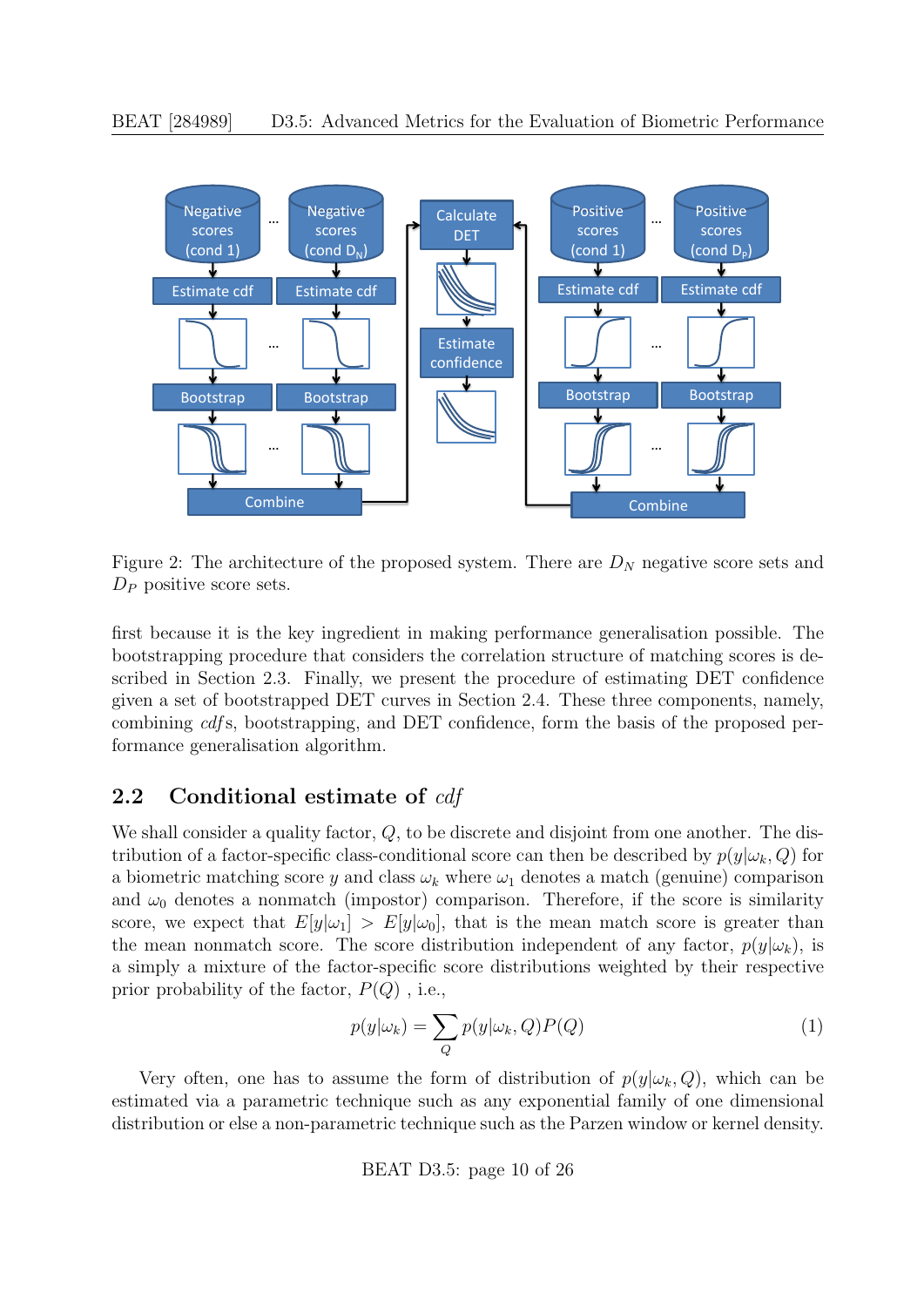Fortunately, since our ultimate purpose is to estimate biometric performance, we do not need to estimate any density. Instead, we need only to estimate of cumulative density function  $(cd)$  of the scores for a given decision threshold  $\tau$ . Starting from Eqn. (1), we can see that the *cdf* of factor-independent score,  $P(y < \tau | \omega_k)$ , is the summation of the mixture of the *cdf* of factor-specific score,  $P(y < \tau | \omega_k, Q)$ , weighted by their respective prior probability of the factor,  $P(Q)$ , i.e.,

$$
P(y < \tau | \omega_k) = \sum_{Q} P(y < \tau | \omega_k, Q) P(Q)
$$
\n<sup>(2)</sup>

The False Match Rate (FMR) is defined by the *cdf* of similarity scores belonged to nonmatch class,  $\omega_0$  greater than the decision threshold,  $\tau$ , whereas the the False Nonmatch Rate (FNMR) is defined by the *cdf* of similarity scores belonged to match class,  $\omega_1$ , smaller than the decision threshold,  $\tau$ , as follow:

$$
\text{FMR}(\tau) = 1 - P(y < \tau | \omega_0) \tag{3}
$$

$$
FNMR(\tau) = P(y < \tau | \omega_1)
$$
\n(4)

We note that FMR is a monotonic decreasing function of the decision threshold whereas FNMR is a monotonic increasing function of the decision threshold in the similarity score space.

In order to estimate FMR and FNMR for a given test or target operation, we can plug Eqn. (2) into the above two equations. In this process, we need to further precise that  $\hat{P}_{train}(y < \tau | \omega_1, Q)$  comes from the training or design data whereas  $P_{test}(Q)$  depends only on the target test or operational condition. The resultant predicted FMR and FNMR are given by:

$$
\widehat{\text{FMR}}_{test}(\tau) = 1 - \sum_{Q} \widehat{P}_{train}(y < \tau | \omega_0, Q) P_{test}(Q) \tag{5}
$$

$$
\text{FN}\hat{\text{MR}}_{test}(\tau) = \sum_{Q} \hat{P}_{train}(y < \tau | \omega_1, Q) P_{test}(Q) \tag{6}
$$

respectively, for all possible  $\tau$  values. We can then plot a ROC or DET curve based on the pair (FMR, FNMR) for all possible  $\tau$  values.

The main assumption deployed in Eqn.  $(5)$  and Eqn.  $(6)$  is that the *cdf* of a given factor remains the same in the design and operational (test) conditions. This is to say  $\hat{P}_{train}(y < \tau | \omega_0, Q)$  and  $\hat{P}_{test}(y < \tau | \omega_0, Q)$  are the same. This condition is satisfied if and only if all other factors remain the same between the design (train) and operational (test) conditions. What is not required to remain the same is the prior probability of the factors, which can vary across the data sets. In addition, the subjects in the design and operational conditions may also be mutural exclusive. Because of the difference in subjects, the only way to validate the assumption is by carrying out experiments. This will be further discussed in Section 3.

#### BEAT D3.5: page 11 of 26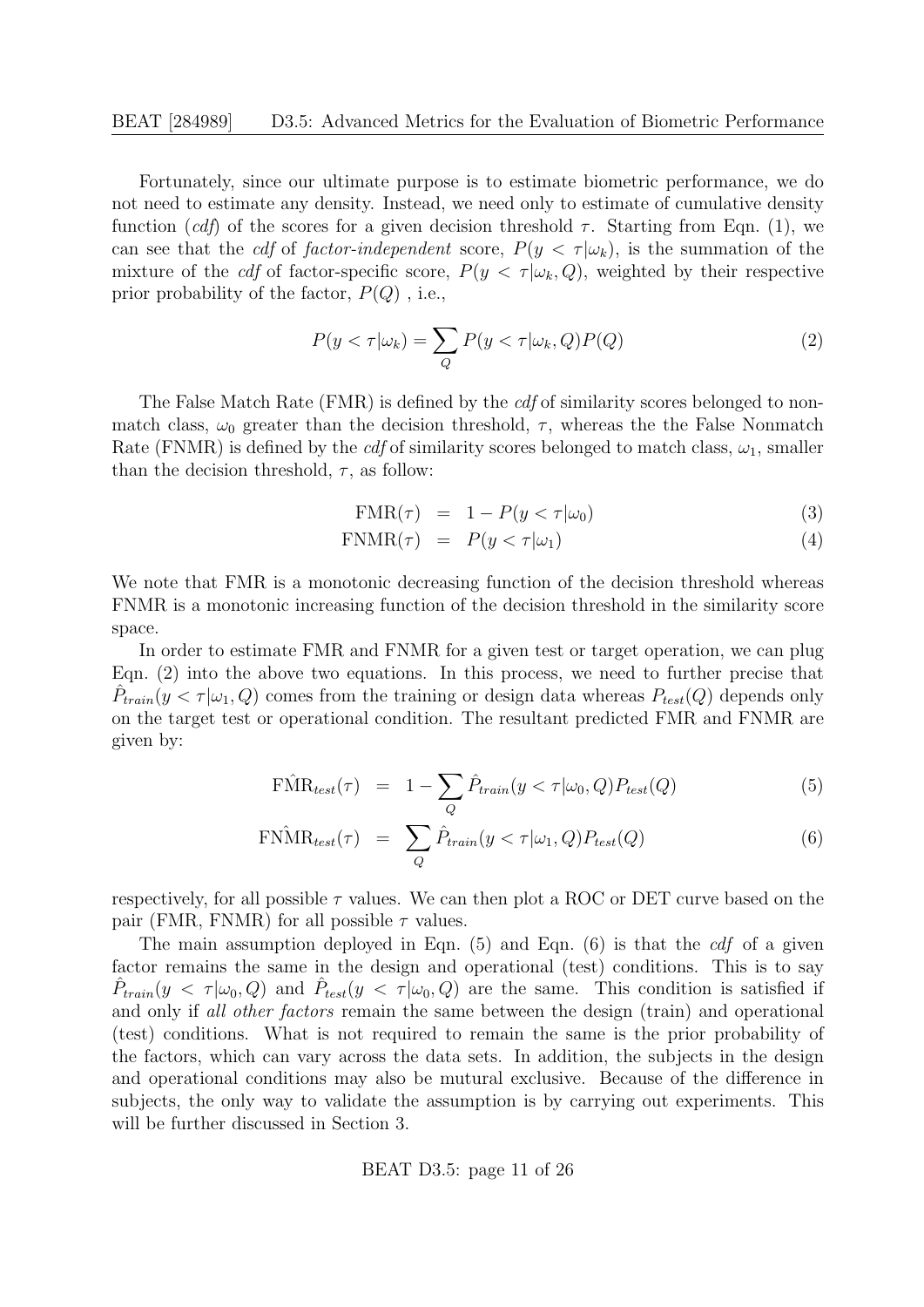## 2.3 Subset Bootstrapping of cdf

The conventional confidence interval estimation assumes that all samples are independent and identically distributed. This assumption is violated in any experimental outcome of a biometric experiment. This is because the comparison scores originating from the same template are dependent on each other. For this reason, if there are U users, one should sample the user identity set with replacement. The scores that are associated with the bootstrapped user set will then constitute a bootstrapped sample of the scores which are then constitute the cdf. A set of these cdf's form the basis of the estimating FMR and FNMR.

Each bootstrapped score set consists of all the scores belonging to the bootstrapped user identity set. Suppose there are U enrolled users in the set,  $u \in \mathcal{U} = \{1, \ldots, U\}$ . The query scores of these users are,  $\mathcal{Y}_u$  for  $u \in \mathcal{U}$ . At this point, it is useful to distinguish the match and nonmatch scores; they are denoted as  $\mathcal{Y}_u|\omega_k$  for  $k \in \{0,1\}$ , corresponding to nonmatch and match comparisons, respectively.

The bootstrapping procedure is shown Algorithm 1. The function "bootstrap" takes a set of identity and returns another set of identities with possible repetitions.

```
Algorithm 1 Subset bootstrapping of cdf
 INPUT:
```
- Υ, the range of decision thresholds at a regular interval
- $N$ , the number of bootstraps
- $U$ , a set of user identities

```
OUTPUT: (FMR<sub>i</sub>(\tau), FNMR<sub>i</sub>(\tau)) for i = 1, ..., N bootstraps and \tau \in \Upsilonfor i = 1 to N do
    \mathcal{U}' = \text{bootstrap}(\mathcal{U})FMR_i(\tau) = 1 - \text{cdf}(\{\mathcal{Y}_u | \omega_0 u \in \mathcal{U}'\})\text{FNMR}_{i}(\tau) = \text{cdf}(\{\mathcal{Y}_{u}|\omega_{1}u \in \mathcal{U}'\})end for
```
## 2.4 Deriving confidence of a set of Bootstrapped DET Curves

The objective of this section is to characterise the confidence interval of  $\hat{\text{FMR}}_{test}(\tau)$  and  $\widehat{\text{FNMR}}_{test}(\tau)$  respectively. Since the target chart we will visualise is a DET curve, following Martin *et al's* work we will work on the inverse *cdf* of the Gaussian distribution. If  $\Psi(\cdot)$ is the cdf of a Gaussian distribution, and  $\Psi^{-1}(\cdot)$  its inverse, a DET curve is plotted in the coordinate system of

 $\mathbf{v} \equiv [v_{FMR}, v_{FNMR}] = [\Psi^{-1}(\widehat{\text{FMR}}(\tau)), \Psi^{-1}(\text{FNR}(\tau))].$ 

BEAT D3.5: page 12 of 26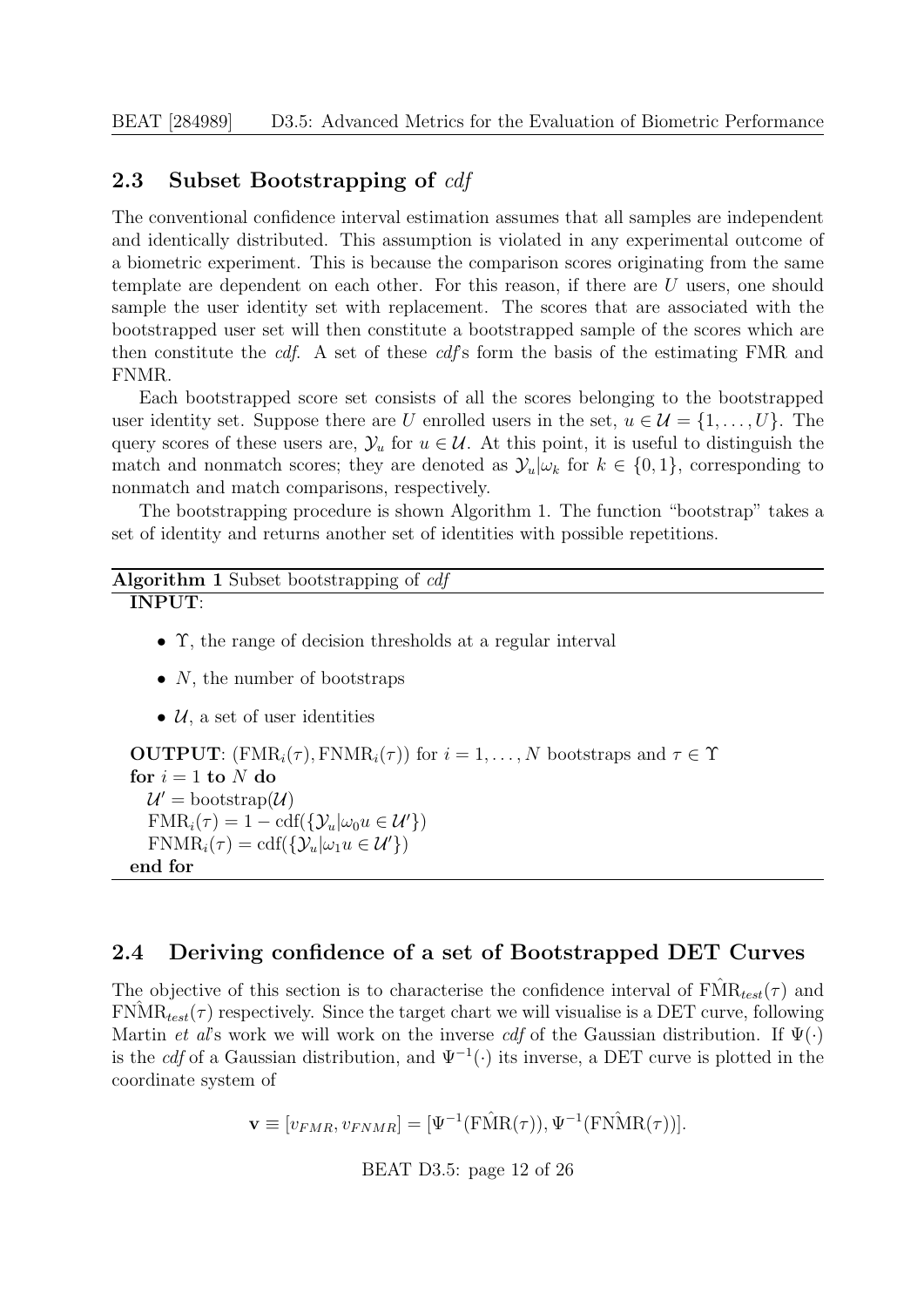There are three ways to define the confidence intervals of a DET curve, as discussed in Poh and Bengio [?]. For example, one can fix the FMR and then define the confidence intervals of the corresponding FNMR. This is called vertical averaging. One can also average the FMR and FNMR for a given threshold. This strategy is called threshold averaging. A third method is called "simultaneous joint confidence regions" which does not fix any threshold nor any axes on the DET plan but instead estimates a confidence region based on a set of paired (FMR,FNMR) data points directly. Two variants were reported in [?], i.e., fixed-width band [?] and working-hotelling band [?]. The fixed-width band method, in our context, obtains a confidence region that is defined by two parallel  $DETs<sup>1</sup>$  with a fixed width distance such that the original observed  $DET$  is fully contained inside the region. The working-hotelling band fits the best regression line in the DET plan. Therefore, it assumes that the class-conditional scores follow a Gaussian distribution.

We follow the third approach as documented in Poh and Bengio [?]. We first work in the polar coordinate of **v**, which can be expressed in  $(\theta, r)$  where

$$
\theta = \tan^{-1} \left( \frac{v_{F N M R}(\tau) - v_{F N M R}(-\infty)}{v_{F M R}(\tau) - v_{F M R}(-\infty)} \right),
$$

and

$$
r = \sqrt{(v_{FNMR}(\tau) - v_{FNMR}(-\infty))^2 + (v_{FMR}(\tau) - v_{FMR}(-\infty))^2},
$$

for  $\theta \in [0, \pi/2], r \in [-\infty, \infty]$  and  $(v_{FMR}(-\infty), v_{FNMR}(-\infty))$  is the origin. Since  $\Psi^{-1}(-\infty) =$  $-\infty$ , in practice, we replace the origin with the point  $(\Psi^{-1}(1/N), \Psi^{-1}(1/N))$  where N is the total number of nonmatch (impostor) comparisons rounded to the nearest and the larger power of 10. For example, if the number of impostor attempts is 3,800, then 10,000 can be used.

In order to inverse the process from the polar coordinate to the Cartesian coordinate v, we can apply the following equations,

$$
v_{FMR}(\tau) = r \times \cos(\theta) + v_{FNMR}(-\infty) \tag{7}
$$

$$
v_{FNMR}(\tau) = r \times \sin(\theta) + v_{FMR}(-\infty) \tag{8}
$$

The FMR( $\tau$ ) and FNMR( $\tau$ ) is then obtained by applying the *cdf* of the Gaussian distribution,  $\Psi(\cdot)$ , on **v**, i.e., FMR =  $\Psi(v_{FMR})$  and FNMR =  $\Psi(v_{FNMR})$ , respectively.

To obtain  $\alpha \times 100\%$  confidence given the set of bootstrapped DET curves in polar coordinates, we estimate the upper and lower bounds:

$$
\frac{1-\alpha}{2} \le \Psi_{\theta}(r) \le \frac{1+\alpha}{2},
$$

where  $\Psi_{\theta}(r)$  is the empirical cdf of the radius r observed from the  $U \times S$  bootstrapped curves for a given  $\theta$  since each bootstrapped curve cuts through  $\theta$  exactly once. The lower and upper r will be given by  $r_{lower} = \Psi_{\theta}^{-1}(\frac{1-\alpha}{2})$  $\frac{(-\alpha)}{2}$ ) and  $r_{upper} = \Psi_{\theta}^{-1}(\frac{1+\alpha}{2})$  $\frac{1}{2}$ , respectively. Note

BEAT D3.5: page 13 of 26

<sup>&</sup>lt;sup>1</sup>The original method applies to the ROC plan.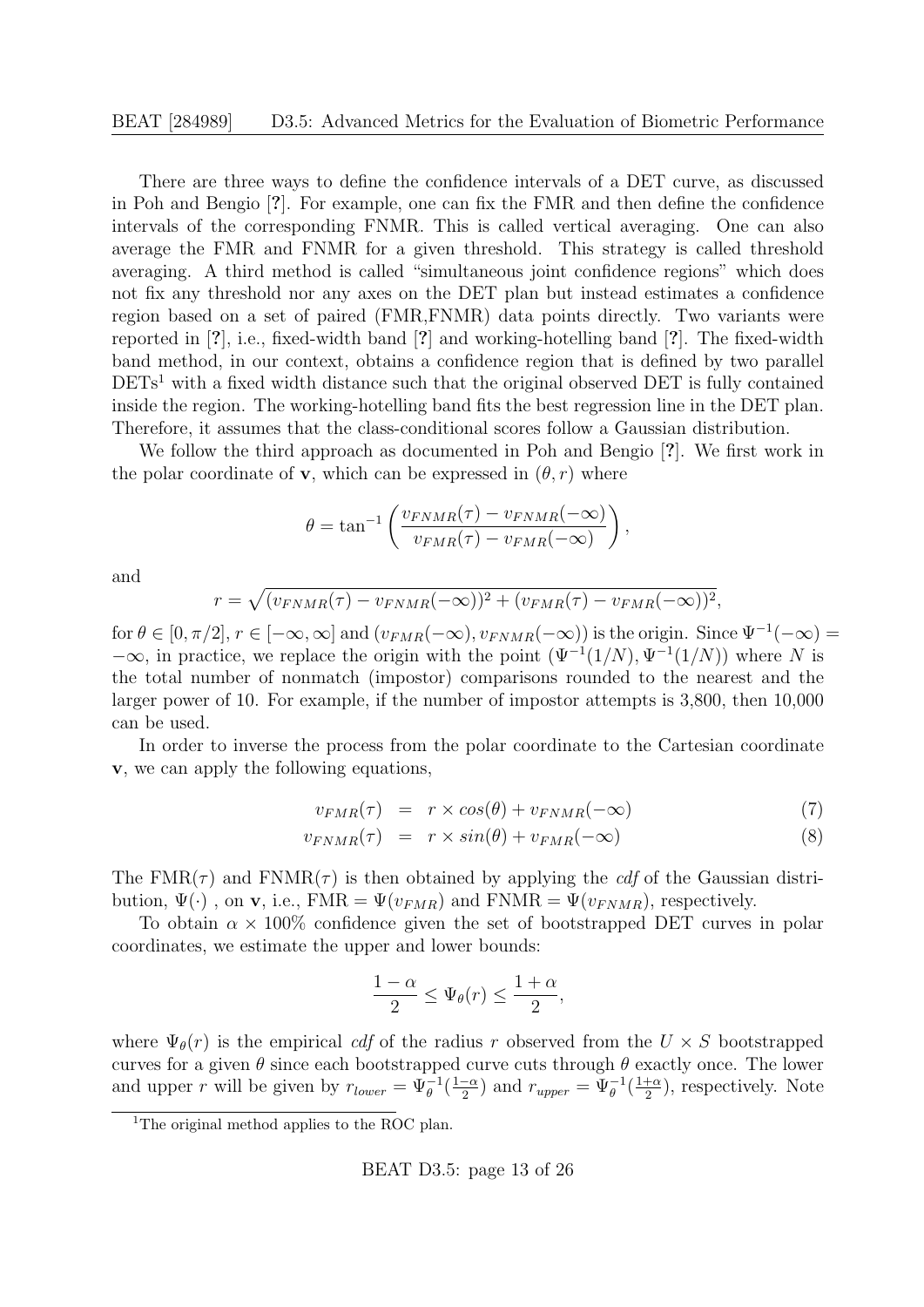that the inverse of  $\Psi_{\theta}$ , i.e.,  $\Psi_{\theta}^{-1}$ , requires linear interpolation<sup>2</sup>. The corresponding lower (more optimistic) DET curve is given by  $(r_{lower}\cos(\theta), r_{lower}\sin(\theta))$  across all  $\theta \in [0, \pi/2]$ . The upper (less optimistic) DET curve is defined similarly. By convention, the significance threshold  $\alpha$  is set to 0.05 so that one obtains a 95% level of confidence. Note that DET angle was reported in [?] to combine several DET curves into a single one. Although DET angle seems to be an uncommon choice, three  $\theta$  values are extremely commonly used:  $\{0, \frac{\pi}{4}$  $\frac{\pi}{4}$ ,  $\frac{\pi}{2}$  $\frac{\pi}{2}$ . They correspond respectively to the estimate of confidence interval of FMR at FNMR=0, EER and that of FNMR at FMR=0. Therefore, the procedure described here can be seen as a generalization to this practice.

## 2.5 Overall Algorithm

Having discussed the three core components of the generalised DET prediction algorithm, this section puts the algorithms together more formally. To do so, we will use the following procedures in the form of "procedure : input  $\rightarrow$  output":

- Bootstrap :  $\{y \in \mathcal{Y}, u \in \mathcal{U}\} \rightarrow \{y\}$ Bootstrap takes a set of comparison scores as well as its corresponding template indexes. The number of elements in scores and the tempalte indexes have to the same.
- Estimate\_cdf :  $\{y\} \rightarrow P(y < \tau)$ Estimate cdf takes a set of scores and produce an empirical estimate of the *cdf*.
- DET2radius : FMR, FNMR  $\rightarrow (\theta, r)$ DET2radius takes FMR and FNMR as input and produces the corresponding points in polar coordinates.
- Percentile :  $\{r\} \rightarrow (r_{lower}, r_{median}, r_{upper})$ Percentile takes a set of real-numbered data as input and produces the desired confidence intervals.
- Radius2DET :  $(\theta, r) \rightarrow v_{FMR}, v_{FNMR}$ Radius2DET convert the  $v_{FMR}$ ,  $v_{FNMR}$  from polar coordinate to cartesian coordinate.

All the four functions are used in Algorithm 2. This algorithm takes 7 arguments, namely, the number of bootstraps,  $B: |Q_1|$  match score sets, their corresponding template identity sets, and their desired prior probabilities on the target operation; as well as  $|Q_0|$ nonmatch score sets, their corresponding template identity sets, and their desired prior probabilities on the target operation. The procedure returns the confidence intervals of the predicted DET curve corresponding to the target operation.

<sup>&</sup>lt;sup>2</sup>In our implementation, we verified that by projecting a DET curve into polar coordinates and then reversing the process, one obtains *exactly* the same DET curve. Therefore, there is no loss of generality by working in polar coordinates as long as the same origin (according to footnote 4) is used.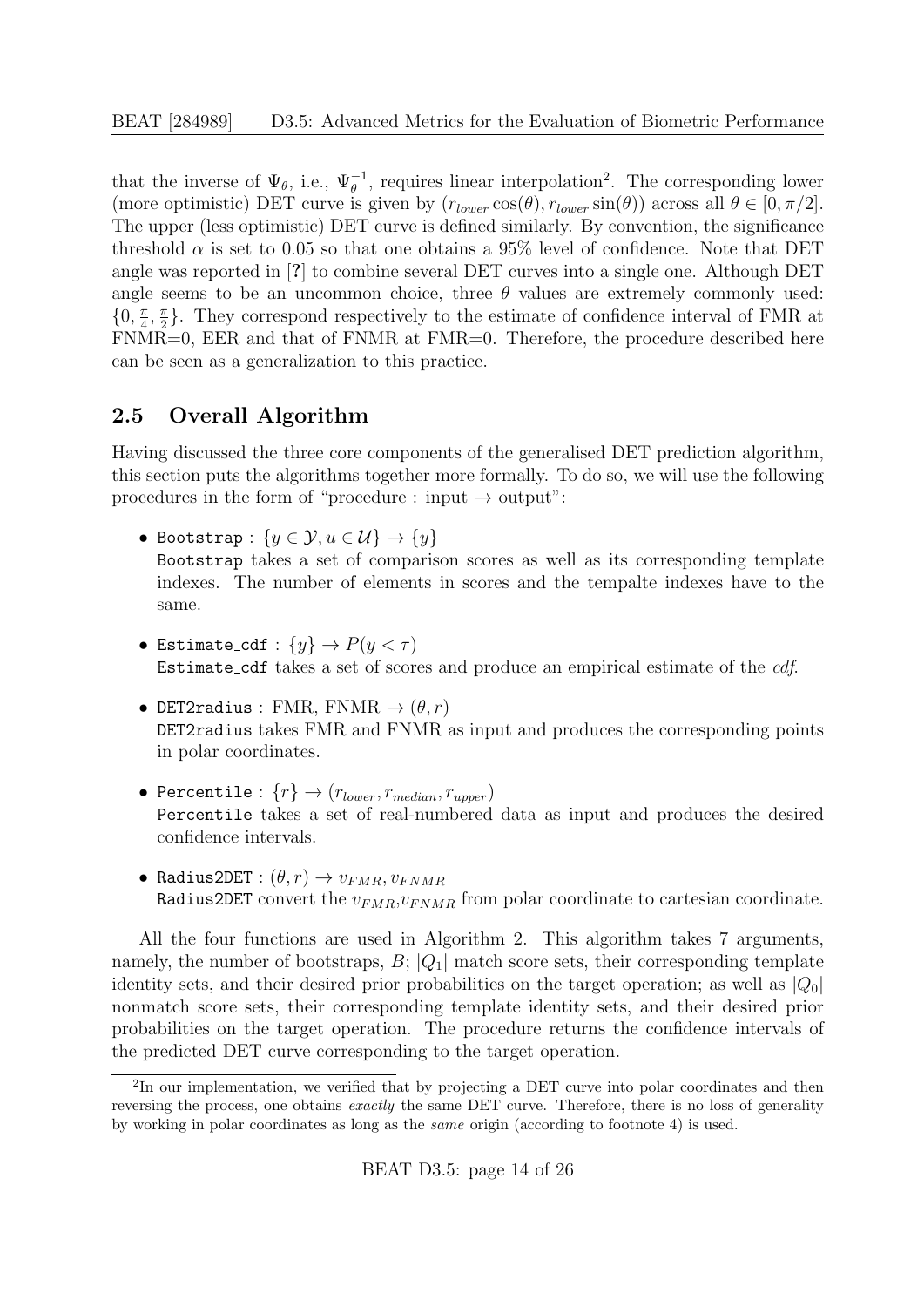Algorithm 2 Generalised DET curve with confidence intervals INPUT:

- $\{y|\omega_0, Q_0\}$ ,  $\forall_{Q_0}$  [The nonmatch score sets]
- $\{u|\omega_0, Q_0\}$ ,  $\forall_{Q_0}$  [The set of template indexes of  $\{y|\omega_0, Q_0\}$ ]
- $\{y|\omega_1, Q_1\}$ ,  $\forall_{Q_1}$  [The match score sets]
- $\{u|\omega_1, Q_1\}$ ,  $\forall_{Q_0}$  [The set of template indexes of  $\{y|\omega_1, Q_1\}$ ]
- Prior<sub>0</sub> [The prior probabilities of the nonmatch comparison on the target operation]
- Prior<sub>1</sub> [The prior probabilities of the match comparison on the target operation]
- $B$  [The number of bootstraps]

```
OUTPUT: (r_{lower}, r_{median}, r_{upper}) [The confidence intervals]
for b = 1 to B do
   for k \in \{0, 1\} do
       for all Q_k do
           P_k(:, Q_k) = Estimate_cdf( Bootstrap(\{y | \omega_k, Q_k\}, \{u | \omega_k, Q_k\}))
       end for
        P_k^{com} = P_k \cdot \text{Prior}_kend for
    r_b^{\theta}|\forall_{\theta \in \Theta} = \text{DET2radius}(P_0^{com}, P_1^{com})end for
(r_{lower}^{\theta}, r_{median}^{\theta}, r_{upper}^{\theta}) = \text{Percentile}(\lbrace r_{b}^{\theta} | b = 1, \ldots, B \rbrace), \forall_{\theta \in \Theta}\text{FNMR}_k(\tau) = (r_k^{\theta} \times \cos(\theta) + v_{\text{FNMR}}(-\infty) \ | k \in \{\text{lower}, \text{median}, \text{upper}\}\\text{FMR}_k(\tau) = (r_k^{\theta} \times \sin(\theta) + v_{FMR}(-\infty)) | k \in \{lower, median, upper\}
```
## 2.6 Demonstrations

Before presenting the results, let us give a demonstration of the derived DET confidence intervals. We shall present two case studies, namely, assessing biometric performance with two sensors, and asessing biometric performance under varying levels of quality.

In the first case, we will have three sets of match comparison. In this data set, we have two sensors, namely Biometrika and Italdata sensors. We, therefore, have match comparisons due to the comparison of template and query samples of one sensor, another sensor, as well as their cross comparison wherein the template has been captured using one sensor; and the query, with another sensor. As for the nonmatch comparisons, we observed that the cdf does not change with the sensor type. For this reason, we have considered only the nonmatch comparison due to each of the two sensors. The five  $\textit{cdfs}$  are shown in Figure 3(a).

We then identify four scenarios, and in each scenario, we weigh the priors of the five cdfs

BEAT D3.5: page 15 of 26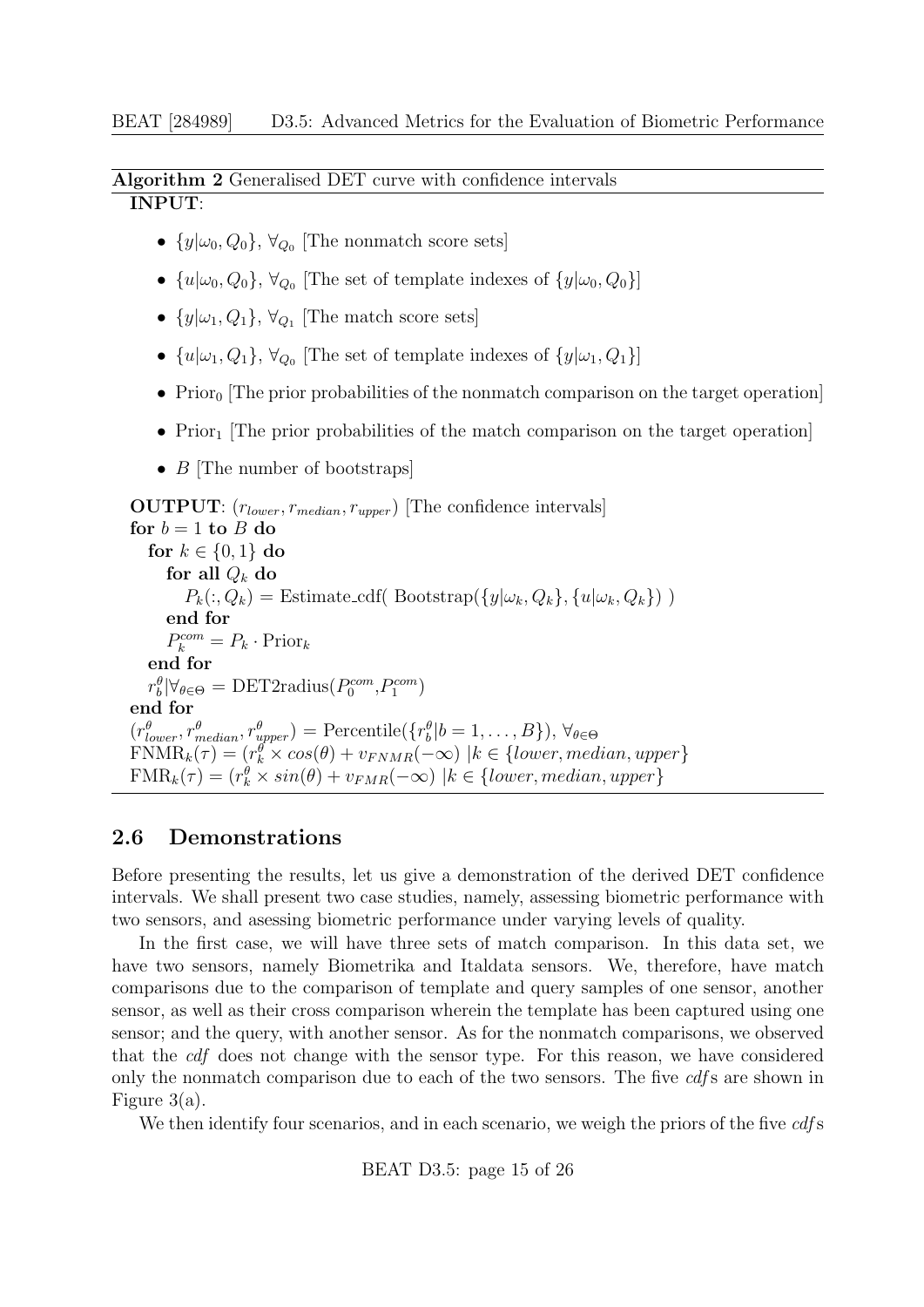

Figure 3: The cdf of match and nonmatch comparison for the cross-sensor setting. The DET curves of four use-cases: (b) Biometrika only sensor, (c) Italdata only sensor, (d) both sensors, (e) cross-device comparison.

differently. The priors are listed in Table 1(b). The DET curves for these four scenarios are shown in Figures  $3(b)$ –(e), respectively. As can be observed, the last scenario which involves cross-device comparison has the significantly worst performance than the first three scenarios which do not involve two types of single-device comparison.

We repeated the same process of varying quality levels. In this case, we have used the NIST fingerprint matcheer (bozorth3) as well as its fingerprint quality, namely, NFIQ, which gives five levels of quality. Consequently, we divided each of the match and nonmatch comparison scores into four sets, thereby, binning the quality levels 1, 2 and 3 as three sets and the fourth set contains the combined quality levels 4 and 5. This is because the number of samples in this last set is often very small. The  $\alpha$  of the these eight score sets are shown in Figure 4(a). As can be observed, the *cdf* s of the nonmatch comparisons do not change the quality measures, whereas the match comparisons vary significantly across the quality levels.

We then identify three scenarios with different quality tendency, namely high quality

BEAT D3.5: page 16 of 26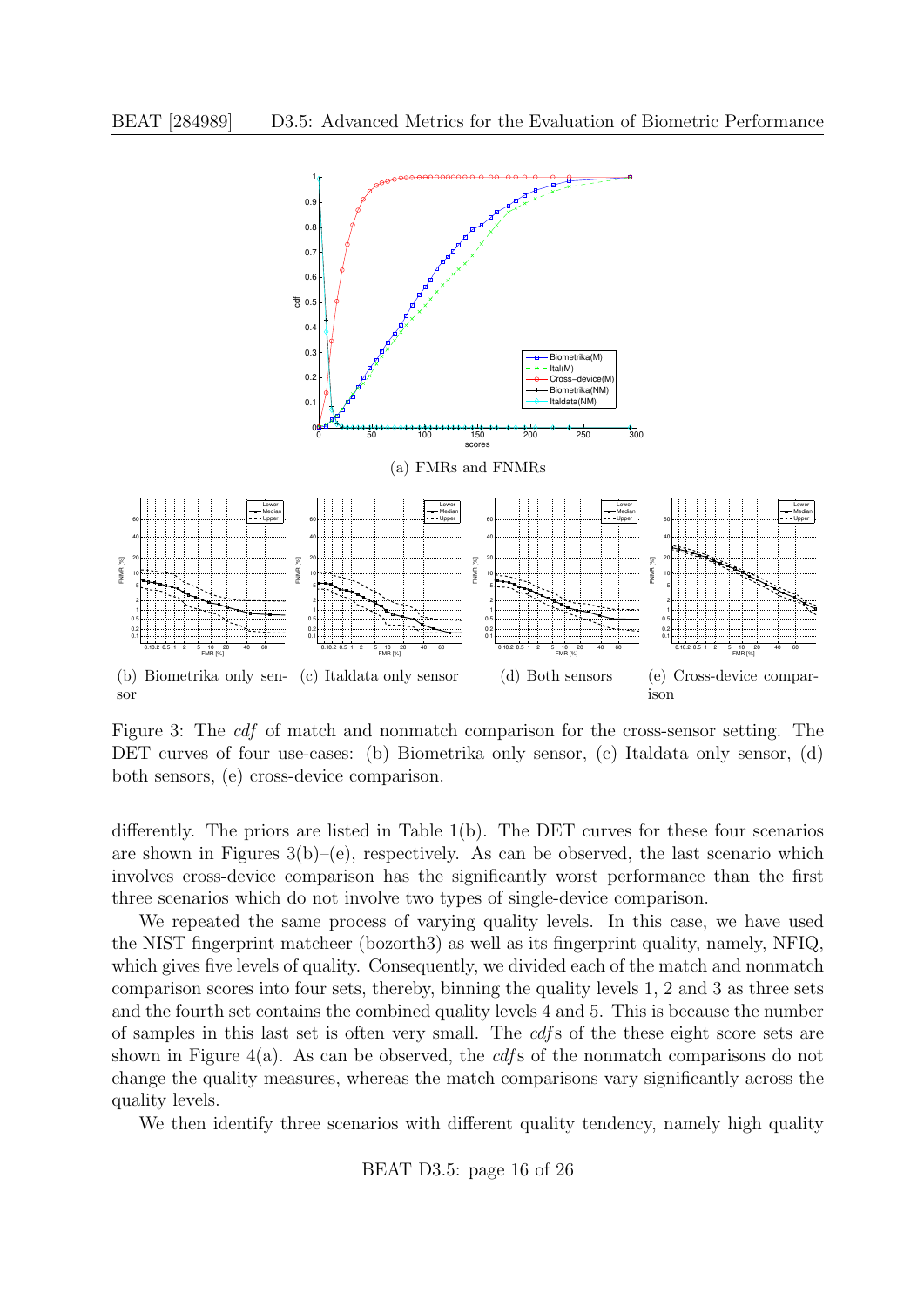

Figure 4: The *cdf* of match and nonmatch comparison for the quality-dependent setting. The DET curves of three use-cases: (b) high quality tendency, (c) low quality tendency, and (d) equal-prior quality.

tendency, low quality tendency, and balanced quality. In the first case, quality level one (the besst quality) has a stronger prior whereas the combined quality levels 4 and 5 (the worst quality) have a much smaller prior. In the second case, the priors are switched, causing the low quality samples to dominate. We, therefore, expect the DET curve of the second case to be significantly worse than the first case. In the third case, all quality levels are given the same prior, which is  $1/4$  in our case, since we have four sets of scores for each of the match and nonmatch comparisons. The results are shown in Figures  $4(b)-(d)$ , respectively.

BEAT D3.5: page 17 of 26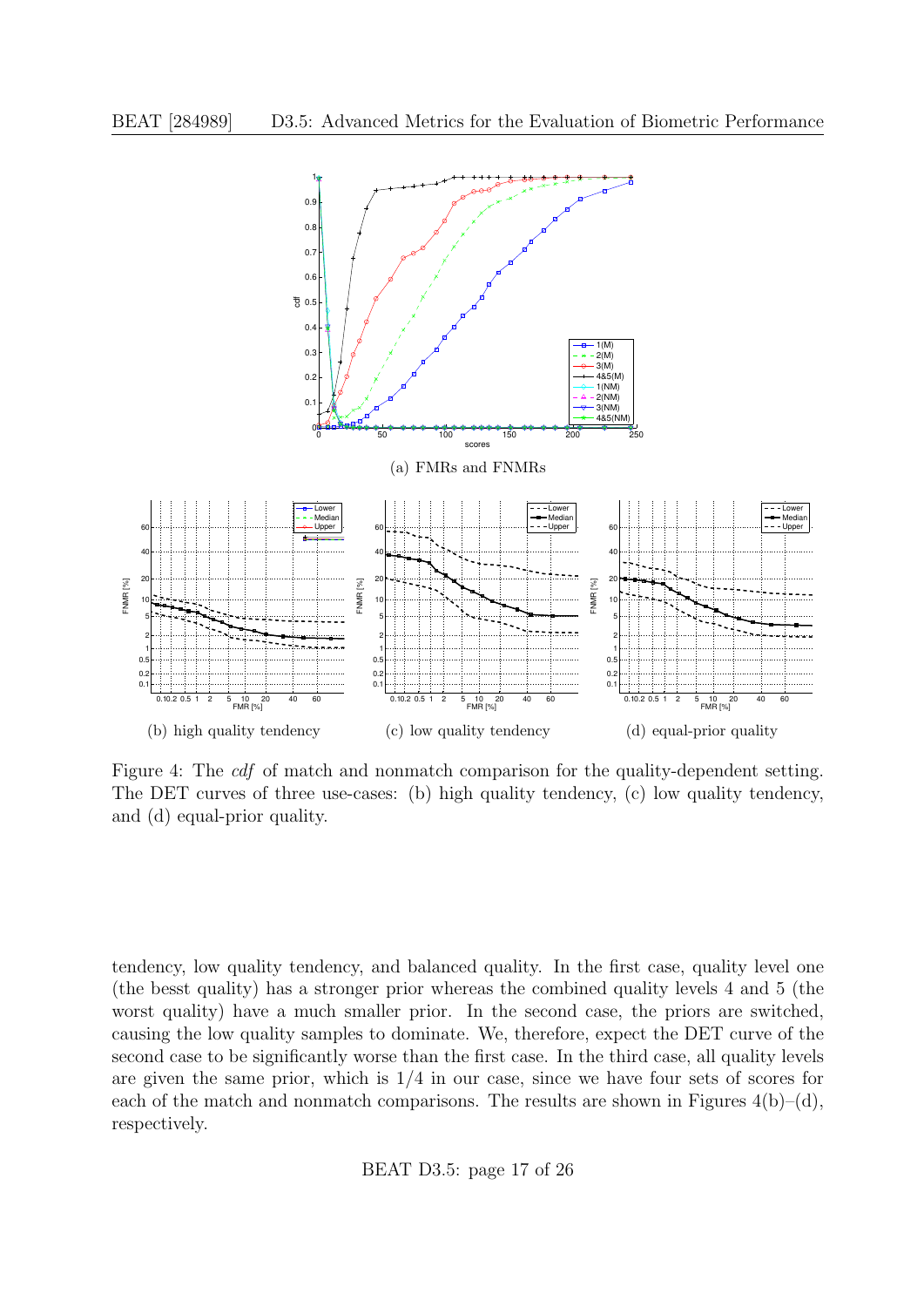## 3 Experiments

This section addresses the issue of how well one can predict an unseen DET curve using the confidence intervals derived from the proposed procedure. For this purpose, there must be a training and a test set. One requirement is that the enrolled subjects in the two sets must be mutually exclusive. This reflects a real application whereby the population in the design set is usually different from those in the operational setting.

Before we provide any details about the experiments, we shall summarize a number of properties that we know about the confidence intervals of a DET curve. These not only allow us to rule out a number of hypotheses, but also enable us to design experiments testing the unknown.

## 3.1 What we know, and we do not know about DET Confidence Intervals

Poh and Bengio [?] designed a number of experiments in order to study the properties of the confidence intervals around a DET curve. Their findings can be summarized as follow:

- Between the sample variability and user-variability, the latter has a larger effect. 1000 match comparison scores constituted by 100 subjects each contributing 10 match scores are more representative than 1000 match comparison scores constituted by 10 subjects each contributing 100 match scores. The DET confidence intervals estimated by the former will be more representative
- The DET confidence intervals estimated from a larger subject population will have smaller confidence intervals. Poh and Bengio showed that by increasing the size of the subject from 10, 20 and 40 to 80, the relative estimate of the corresponding DET confidence intervals are visibly reduced. They also objectively measured the reduction in terms of entropy, demonstrating that with an increasing size of subjects, the entropy decreases, hence, showing a sharper distribution of the DET curve or narrower confidence intervals.
- Using the DET curve of a completely different population of subjects for testing, the confidence intervals of a DET curve has a coverage of between 67% and 83%, depending on the choice of database and biometric systems. Coverage is a measure of proportion of the predicted DET curve that falls in the visible region of the confidence interval intervals.

In their conclusion section, the authors highlighted the challenge of generalizing a DET curve from one context to another. Poh and Bengio's two-step bootstrap procedure cannot generalize the DET curve as soon as the context of application changes because the method has no means of detecting factors or covariates that can influence the performance of a biometric system.

BEAT D3.5: page 18 of 26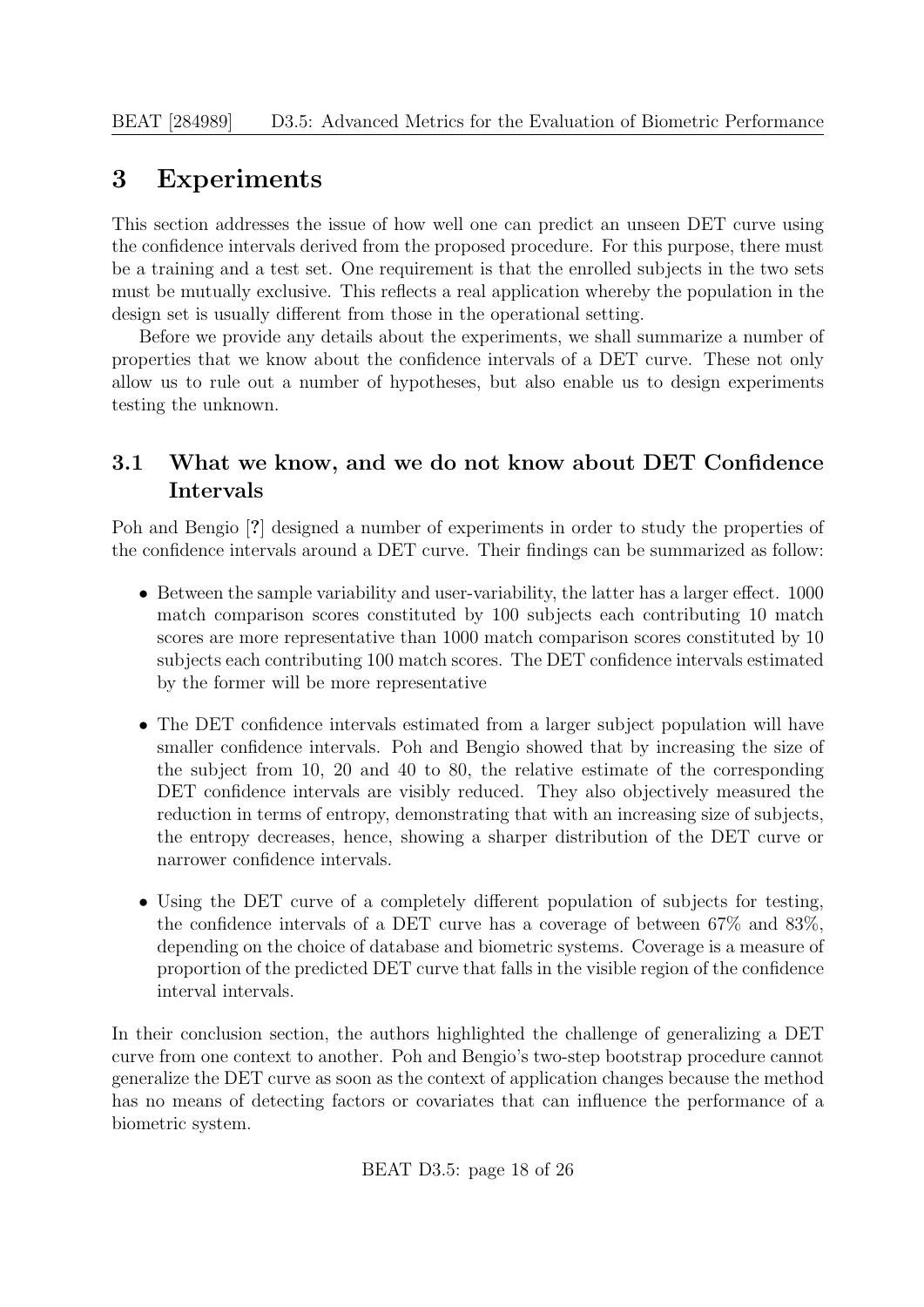The above conclusion directly points to the need of evaluating, how well one can predict the unseen DET curve, when the factors are explicitly identified. In light of this, it is imperative to evaluate the coverage of the proposed DET confidence intervals under different factors. For this purpose, we will set up 7 use-case scenarios from five data sets.

## 3.2 Database, Protocols, Evaluation Criterion

We have chosen to use the LivDet 2011 data set [?] because this database has a number of unique features. First, the fingerprint images have been acquired using two different sensors. This allows us to perform cross-sensor comparison wherein the system is required to compare two samples obtained using two different sensors. The database also contains spoof fingerprint impressions made by five different fabrication materials. This allows us to evaluate the performance predicted using both zero-effort and nonzero-effort attacks at different proportions. Third, the database contains live fingerprint of different quality, thus, enabling us to study the effect of fingerprint quality on the system performance under zeroeffort as well as nonzero effort attack. Finally, we can also evaluate the quality of prediction of liveness detection algorithms under the spoof attacks carried out by different fabrication materials.

The LivDET 2011 database contains 8000 samples. The most important key statistics relevant for our experiments are:

- 144 unique fingers containing both live and spoof samples
- 128 unique fingers containing only live samples
- 4000 fingerprints acquired using the Biometrika sensor, and another 4000 acquired using the Italdata sensor.
- 800 fake fingerprint samples for each of the five fabrication materials

## 3.3 Experimental Protocol

In order to estimate the quality of prediction, we kept the 144 fingers which have both live and spoof samples as enrolment identities (constituting the gallery set). In this way, we will have both live and spoof comparison scores which can be further divided into match and nonmatch comparisons. Let u denote an identity drawn from the set of identities,  $\mathcal{U}$ . We divide U into two smaller sets  $\mathcal{U}_{train}$  and  $\mathcal{U}_{test}$  of equal size but containing identities that are mutually exclusive. Let  $\mathcal{Y}_{train}$  denote the comparison scores generated from  $\mathcal{U}_{train}$ ; and similarly,  $\mathcal{Y}_{test}$  denotes the comparison scores generated from  $\mathcal{U}_{test}$ .

The data division procedure is repeated 100 times in order to obtain 100 pairs of  $\mathcal{U}_{train}$ and  $\mathcal{U}_{test}$ ; and their corresponding comparison scores,  $\mathcal{Y}_{train}$  and  $\mathcal{Y}_{test}$ . From the training score set,  $\mathcal{Y}_{train}$ , we will obtain the confidence intervals, the accuracy of which is then assessed using the DET curve derived from  $\mathcal{Y}_{test}$ .

BEAT D3.5: page 19 of 26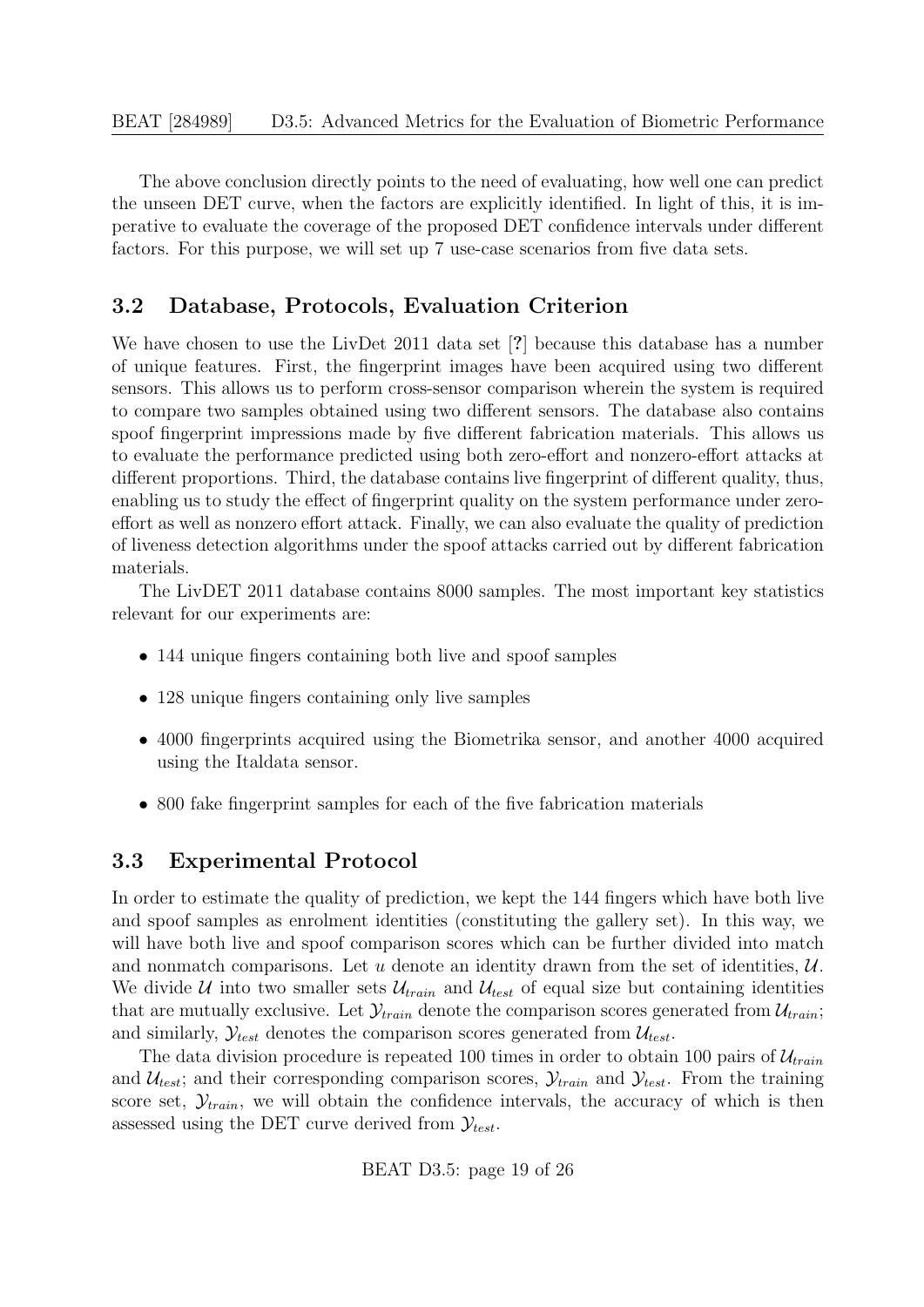Table 1: The data set and scenarios used to benchmark the quality of prediction in terms of coverage.

| <b>Scenario</b> |                                                          | Class                                               | <b>Description</b>   |
|-----------------|----------------------------------------------------------|-----------------------------------------------------|----------------------|
| Cross-sensor    | Genuine comparison with Biometrika sensor,<br>$\omega_1$ |                                                     | Cross-sensor         |
|                 |                                                          | Genuine comparison with Italdata sensor,            | comparison involving |
|                 |                                                          | Cross-sensor genuine comparison                     | two sensors          |
|                 | $\omega_0$                                               | Nonmatch zero-effort comparison involving either of |                      |
|                 |                                                          | the two sensors (Biometrika and Italdata)           |                      |
| Varying         | $\omega_1$                                               | Genuine comparison conditional on NFIQ quality      | Match and nonmatch   |
| quality         | levels 1-3 and combined levels of 4 and 5                |                                                     | comparisons          |
|                 | $\omega_0$                                               | Nonmatch zero-effort attack comparison conditional  | conditional upon     |
|                 |                                                          | on NFIQ quality levels 1-3 and combined levels of 4 | different sample     |
|                 |                                                          | and 5                                               | quality levels       |

|  |  |  |  |  |  |  |  |  | (a) Five score data sets used to measure coverage |
|--|--|--|--|--|--|--|--|--|---------------------------------------------------|
|--|--|--|--|--|--|--|--|--|---------------------------------------------------|

| <b>Scenario</b> | <b>Scenario</b>        | Prior ratio, $P(Q_1 \omega_1)$ | <b>Prior ratio,</b> $P(Q_0 \omega_0)$ |
|-----------------|------------------------|--------------------------------|---------------------------------------|
| Cross-sensor    | Biometrika only sensor | [100]                          | [10]                                  |
|                 | Italdata only sensor   | [010]                          | [01]                                  |
|                 | Both sensor            | [1 1 0]                        | [1 1]                                 |
|                 | Cross sensor operation | [1 1 1]                        | [1 1 1]                               |
| Varying         | High quality tendency  | [8421]                         | [8421]                                |
| quality         | Low quality tendency   | [1248]                         | [1 2 4 8]                             |
|                 | Equal prior quality    |                                |                                       |

|  | (b) 7 scenarios for assessing coverage |  |  |
|--|----------------------------------------|--|--|
|  |                                        |  |  |

#### 3.4 4 Data sets and 7 Use-case scenarios

In order to test the generalization ability of the DET confidence intervals, we have prepared five data sets in order to examine 7 use-cases of predicting DET confidence intervals. The four data sets are described below; and are summarised in Table 1.

- 1. Cross-sensor matching: Insofar as the data set that permits us, we can consider the cross matching due to two sensors. This gives us three possibilities, namely, matching involving the same sensor, such as Biometrika-vs-Biometrika (Biometrika template vs Biometrika query), Italdata-vs-Italdata, and Biometrika-vs-Italdata. We shall use a symmetric comparison score such as Biometrika-vs-Italdata and Italdata-vs-Biometrika give exactly the same result. Therefore, the use-case scenarios considered are:
	- (a) Biometrika only comparisons,
	- (b) Italdata only comparisons,
	- (c) Both sensors comparisons involving both sensors excluding cross-sensor comparisons.
	- (d) cross-sensor operation all possible comparisons including the cross-sensor ones.

Refer to Table 1s (a) and (b) for the prior probabilities considered involving the above four scenarios.

BEAT D3.5: page 20 of 26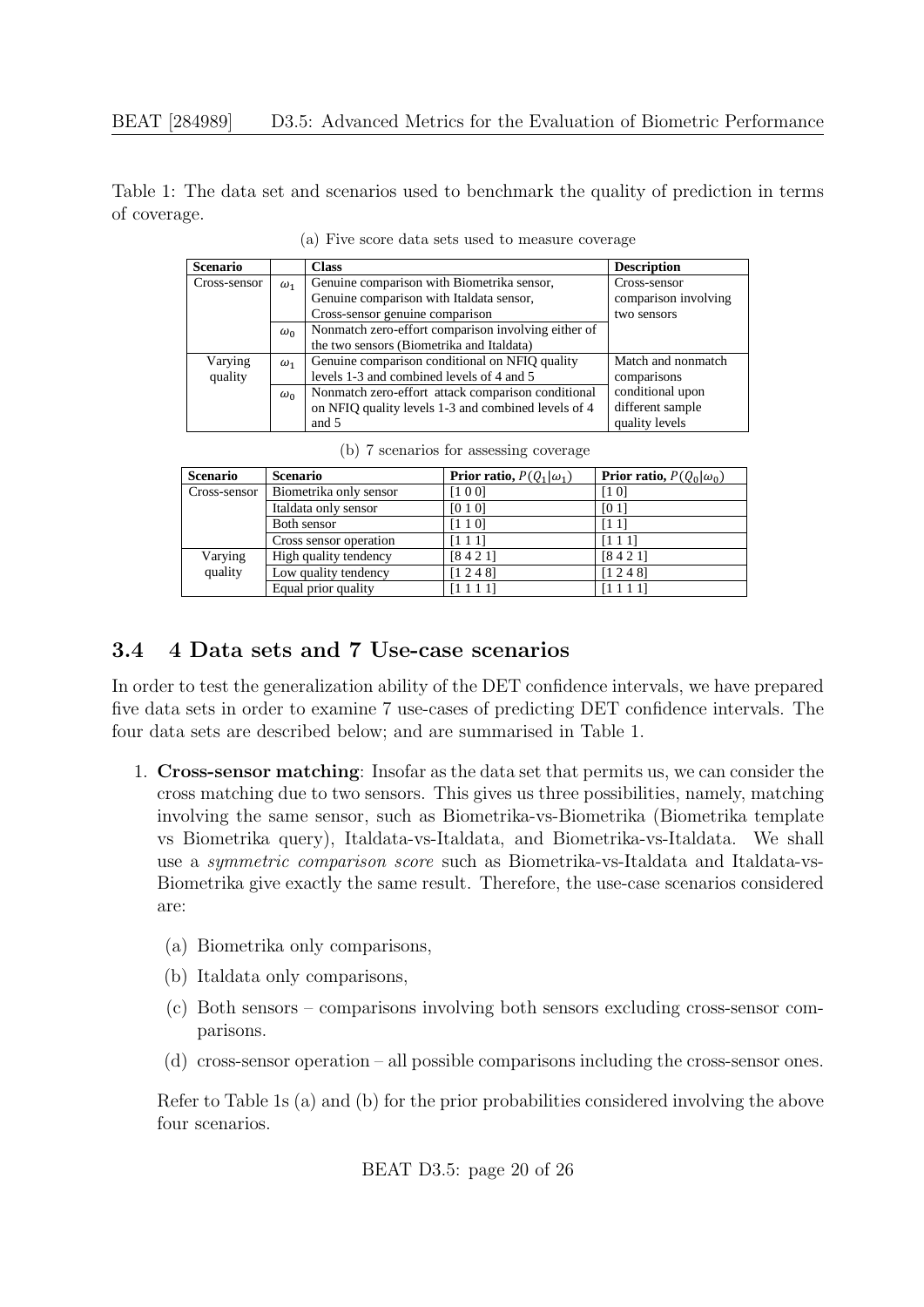- 2. Comparisons under varying levels of quality: In the case of discrete quality measures, it is possible to separate the biometric samples into various categories. The NFIQ that is applied to fingerprint enables us to divide the fingerprint samples into five levels of quality. However, the proportion of levels 4 and 5 are so small that we have combined both of them. This gives us the following four categories: 1, 2, 3, and 4&5. The match and nonmatch score sets are thus divided into these four subsets. We then considered three scenarios among the many possibilities:
	- (a) High quality tendency: This is the default case where in the majority of the samples are of high quality (level 1). The next level of quality (level 2) has half the samples, and so on. This gives us the ratio of  $P_k$  of [8, 4, 2, 1] for both match and nonmatch comparisons.
	- (b) Low quality tendency: By the same token of argument, we also consider a realistic worst case scenario of [1, 2, 4, 8].
	- (c) Balanced: Finally, we also considered a balanced scenario of [1, 1, 1, 1].

## 3.5 Evaluation Criteria

#### 3.5.1 Coverage

Coverage is defined by the proportion of the DET curve contained within the confidence intervals of the DET curve derived from the training set. Let  $r_{test}(\theta)$  be the DET curve of the test set represented in the polar coordinate  $(r, \theta)$ , and  $r_{train}^{upper}(\theta)$  and  $r_{train}^{lower}(\theta)$  be the upper and lower confidence bound. Coverage is defined as the proportion of the test DET curve that falls inside the *computable angles* of the confidence bound,  $\Theta \equiv {\theta | r^{upper}_{train}(\theta) < \theta}$  $\infty \wedge -\infty < r_{train}^{lower}(\theta), \theta \in [0^o, 90^o]$ :

$$
coverage = \frac{|\{\theta|r_{train}^{lower}(\theta) < r_{test}(\theta) < r_{train}^{upper}(\theta), \forall_{\theta \in \Theta}\}|}{|\{\theta|\forall_{\theta \in \Theta}\}|}
$$

Figure 5 illustrates an example of a test DET curve where a portion of the curve falls inside the DET confidence intervals and another portion falls outside the intervals. The portion that falls inside the intervals is the coverage. Although the computation of coverage is carried out in the polar coordinates, we have back-projected them to the (FMR,FNMR) coordinates for visualisation here. Although there is a one-to-one correspondence between the two representations, the polar coordinates can sometimes capture points on the

#### 3.5.2 Test of difference in distribution between the training and test scores

A key assumption that the proposed algorithm makes is that the factor-specific cdf of the training and the test sets are the same, that is,  $P_{train}(y < \tau | \omega_k, Q)$  and  $P_{test}(y < \tau | \omega_k, Q)$ comparable. Equivalently, we want to test the two samples that have been used to derive the above probabilities, namely,  $\{y|Q_k, \text{training}\}$  and  $\{y|Q_k, \text{test}\}$ , are the same. There are a number of tests that can be used, such as measuring relative entropy, test of means

BEAT D3.5: page 21 of 26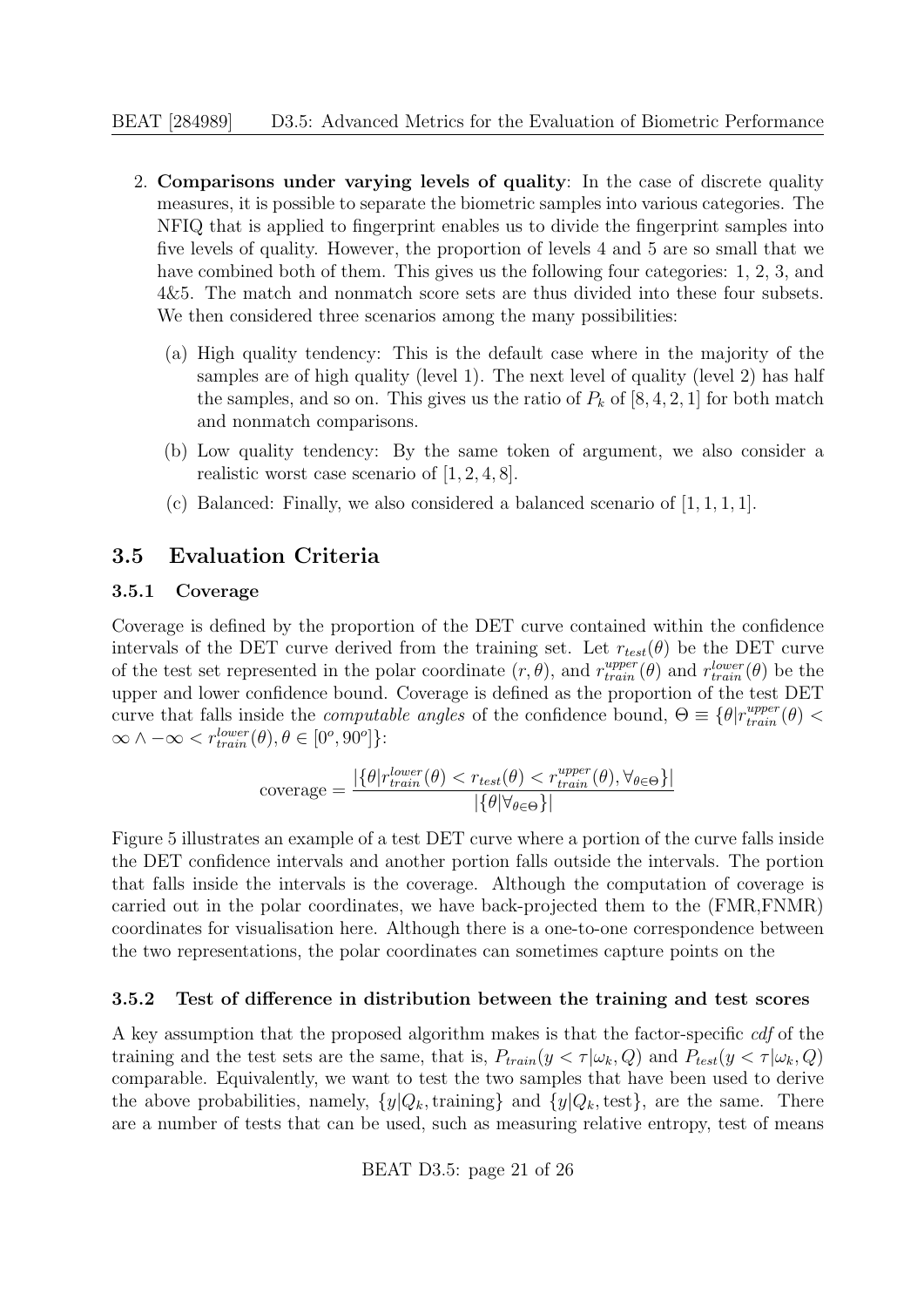

Figure 5: An example demonstrating how coverage is calculated. The portion of DET curve falling inside the DET 95%confidence intervals is used to calculcate the coverage of the test curve.

difference (student's t-test), or two-sample Komolgorove-Smirnov test (KS-test). While the first method requires an estimate of density, the second method is useful only for data where their means are meaningful, hence, implicitly assuming a single-mode distribution. The third method is non-parametric and does not require any estimate of the density. KS-test simply takes two  $\alpha$  dfs and find the maximum vertical distance between them, that is,

$$
KS\text{-stat} = \arg\max_{x} |F_1(x) - F_2(x)|
$$

In our context, we can directly use  $P(y < \tau | Q_k, set)$  where set can either be the training or the test set, each replacing  $F_1$  and  $F_2$  above.

The null hypothesis of the KS-test is that the two score sets being compared are drawn from the same distribution whereas the alternative hypothesis is that they are drawn from two different distributions. The KS-stat is compared to a critical value that is dependent on the number of samples, as well as the significant level,  $\alpha$ , which is set to 0.05. Alternatively, one can calculate the P-value of the KS-stat and check if this value is exceeds the  $\alpha$  level or not. A P-value that is smaller than the significant  $\alpha$  level suggests that one can reject the null hypothesis. In summary, a high KS-stat is likely to lead to small P-value, which

BEAT D3.5: page 22 of 26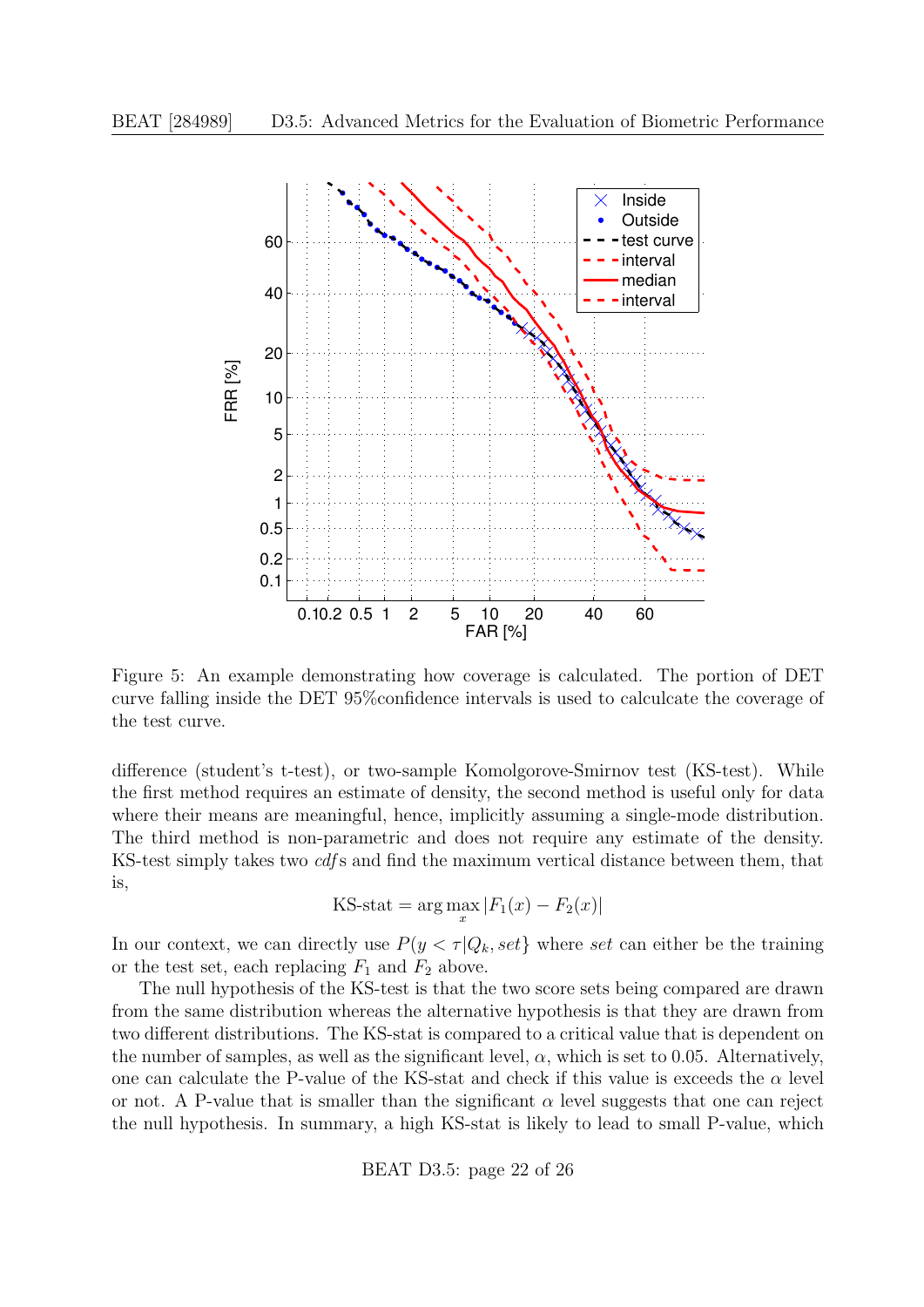

Figure 6: Boxplots of coverage across two tasks and 7 use-case scenarios. Each boxplot contains 100 bootstrap of experiments for one of the 7 use-case scenarios. Coverage is measured on the unseen test curve with a different population of subjects than the training set from which the confidence intervals have been derived.

in turns leading to the rejection of the null hypothesis, suggesting that the sets of data are different.

## 3.6 Results

We shall present three sets of experiments. The first one aims to study the generalisation ability of the DET confidence intervals under population mismatched. The second set of experiments assesses the stability of factor-specific score distribution across two different population of subjects. This represents a secondary but important analysis because it provides an explanation to why perfect predictability cannot be achieved by explicitly measuring the discrepancy between training and test factor-specific score distributions. The third set aims to study if there is a particular DET angle that is harder to predict than others, that is, if FNMR is harder to predict than FMR, or vice-versa.

## 3.6.1 Coverage

The coverage for all the 7 use-case scenarios are shown in Figure 6. Each boxplot contains 100 bootstrapped samples. The expected coverage is more than 75% for the first four score data sets and more than 60% for the liveness detection task. The range of coverage values obtained here is consistent with Poh and Bengio's study [?]. If we were to measure the coverage using the same training set, we would have obtained 100%. The discrepancy between the training and the test sets is possibly due to the mismatch in subjects between the training and the test sets. This is further verified in the next set of experiments.

BEAT D3.5: page 23 of 26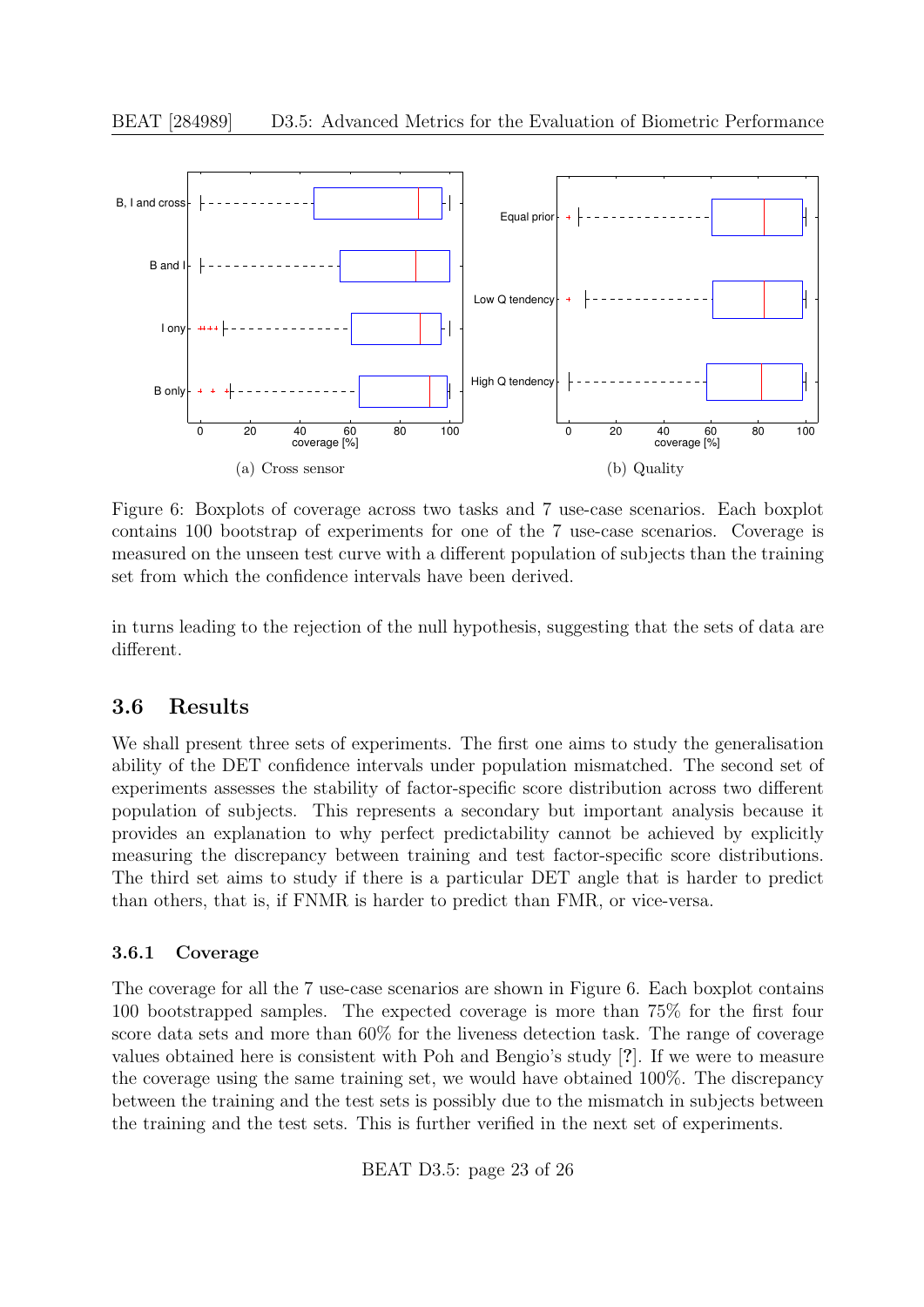

Figure 7: Two-sample Komolgorov-Smirnov test of whether or not the training and test score distributions are the same.

The following observations can be made:

- The DET curves with cross-device comparison are somewhat harder to predict than those with a single-device only curves.
- The DET curves with high or low quality tendency curves can be predicted at the same or comparable level of accuracy

#### 3.6.2 Secondary analysis

The KS-stat and P-value for the 7 use-case scenarios are shown in Figures  $7(a)$  and (b). In (c), the proportion of the null hypothesis being rejected, out of the 100 bootstrapped samples, is also plotted. As it turns out, most of the tests rejected the null hypothesis.

However, what is not expected is that the null hypotheses for the nonmatch comparisons are also rejected. This is because the KS-stat for the nonmatch comparisons is very small, indicating that the pair of data sets should come from the same distribution. Consequently, we would have expected that its P-value to be relative large. See Figures  $7(a)$ for Biometrika and Italdata nonmatch comparisons; and (b) for quality-dependent q1–q5 nonmatch comparisons. However, in each case, their P-value turns out to distribute around zero. After a careful investigation, we found that this is because there are a lot more nonmatch samples, in the order of 400 thousand samples. As a result, the large KS-stat is offset by the large samples, leading to very small P-values for this class. This phenomenon is further discussed in the appendix (Section A).

## 3.6.3 Angle-dependent Coverage

As a final analysis, we look at the DET angle-dependent coverage. This looks at the 100 bootstraps of 7 use-case scenarios. This enables to study the behaviour of 700 observations

BEAT D3.5: page 24 of 26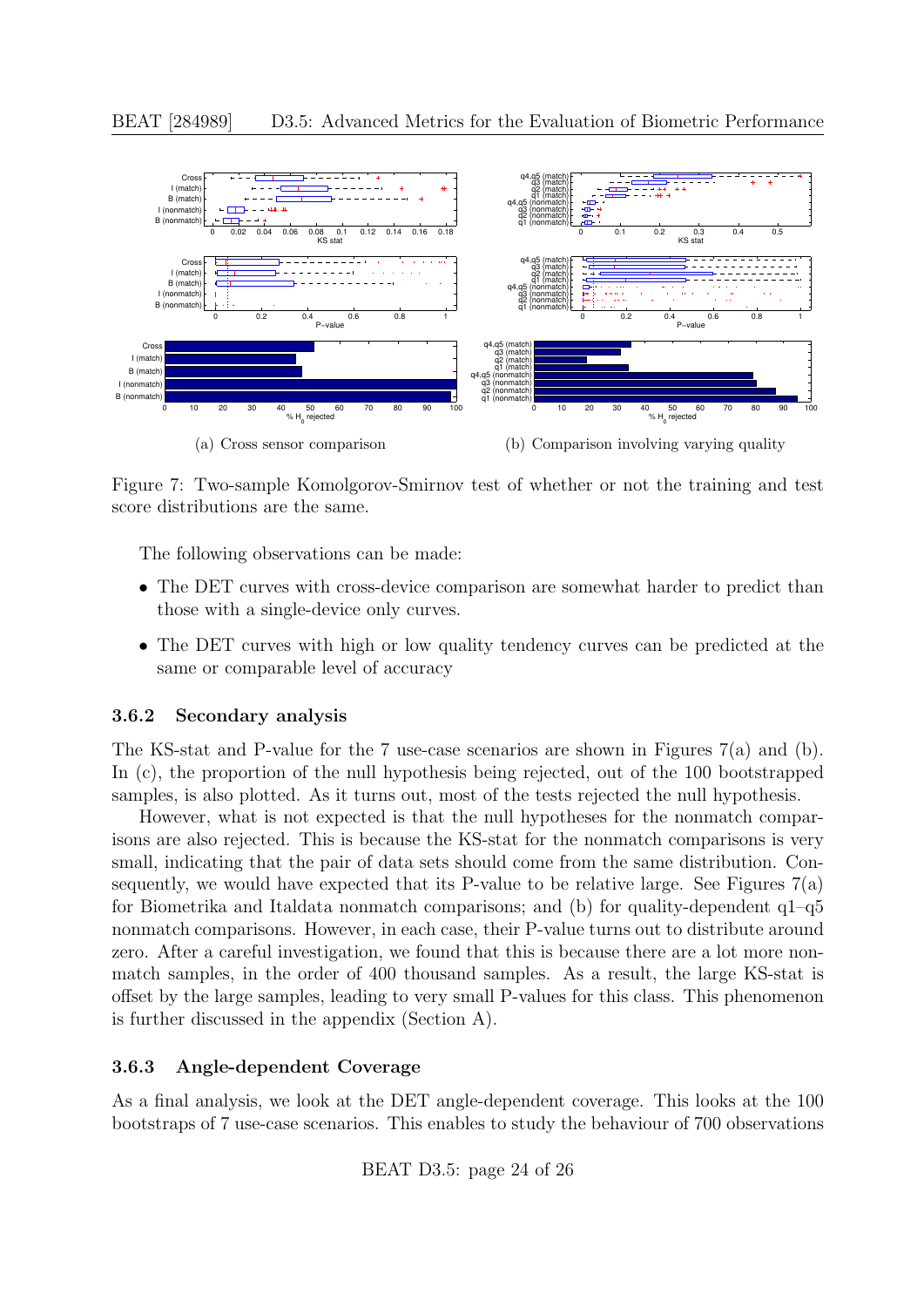

Figure 8: (a) The number of invalid or unobserved values, uncovered, and covered cases out of the 7 use-case scenarios each having 100 bootstrap experiments. (b)The coverage of 700 use-case experiments for each DET angle. The minimum angle-dependent coverage is 57.5% and the maximum is 90.3%.

of DET coverage for each of the angles,  $\theta \in \{0^0, \ldots, 90^0\}$ . Each DET angle is divided into three parts: invalid or unobserved angle, covered, and uncovered angle. The invalid angles are those for which no value can be calculated simply because no data is available. The covered angles are those whose test DET curve is covered by the confidence intervals derived from the training data; whereas the uncovered angles are those falling outside the DET confidence intervals. Figure 8(a) shows the frequency of the three types of DET angles derived from the 700 bootstrap experiments.

We note that the low DET angles which correspond to the low FNMR has no value. This is because the precision FNMR, is often significantly lower than that of the FMR. The low precision is due to the disproportionately smaller number match samples than the nonmatch samples.

All the valid DET angles have a coverage between 57.5% and the maximum is 90.3%, as shown in Figure 8. By using only the DET-angles that are valid, the 2.5-th, 50-th and the 97.5-th percentiles of the coverage across the valid DET-angle dependent curves are 60.5%, 70.1%, and 80.3%, respectively.

Our result here shows that there is little bias as to whether or not a particular angle of a DET curve is harder to predict. Put differently, every DET angle has equal chance of being correctly predicted, and the probability of this is around 60% to 80% under mismatched population; and they are statistically significantly better than random, which is 50%.

BEAT D3.5: page 25 of 26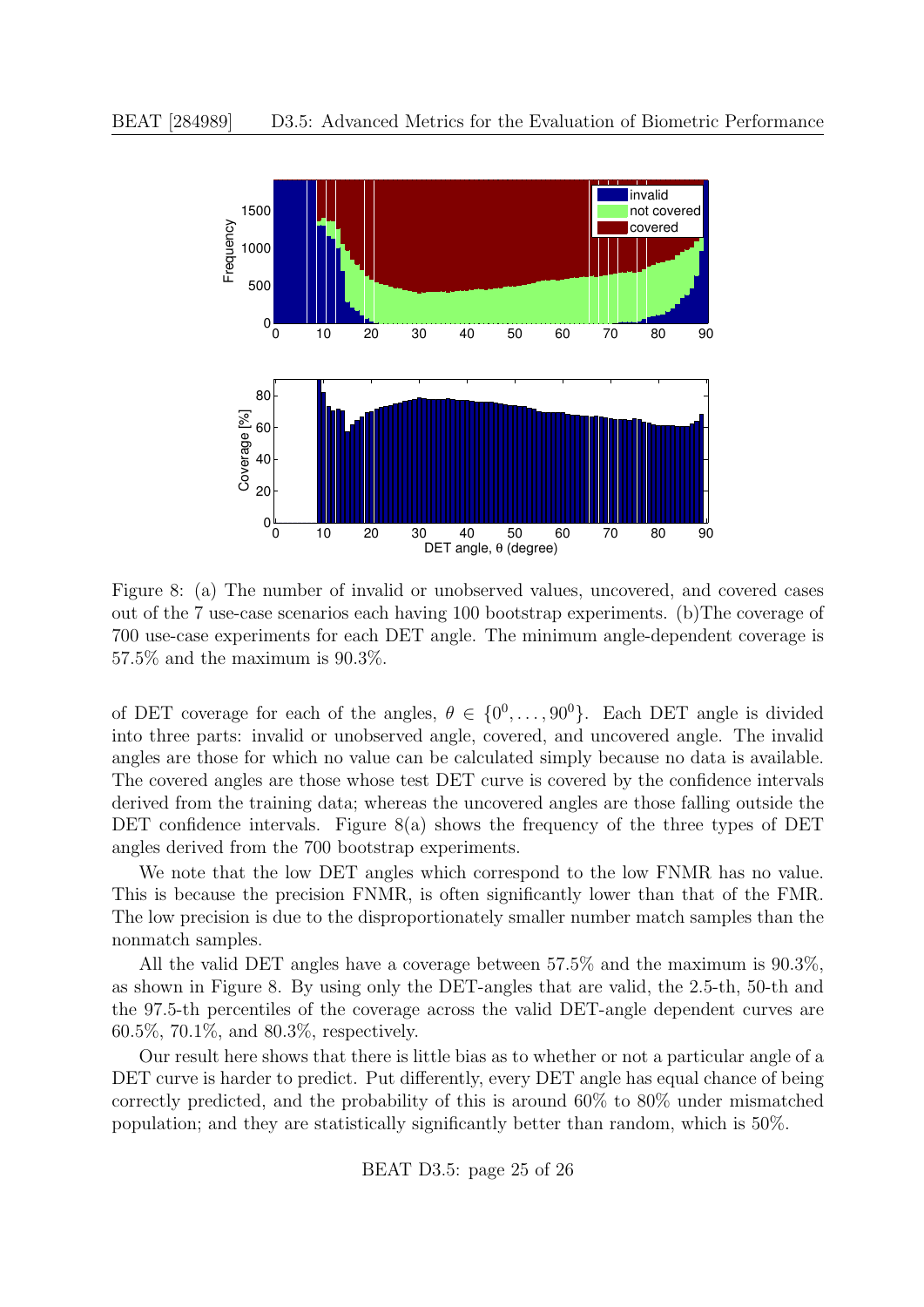## 4 Conclusions

In this deliverable, we proposed a novel metric for biometric performance evaluation that complements those already presented in D3.3 and implemented in D3.4. This new tool permits the computation of a DET curve with confidence intervals, aiming to predict the most likely performance of a biometric system on an unseen target population of subjects. This is achieved by explicitly modelling the *cdf* s of the identified factors. We have demonstrated the feasibility of this approach on 4 different tasks across 7 use-case scenarios. These tasks assess the following scenarios: the impact of the performance of the system under multiple sensors and the impact of quality on the system performance. For each use-case scenario of a given task, we sampled two mutually exclusive sets of subjects, simulating a design and a target test environment with different subjects. The design data set is used to derive a DET confidence intervals whereas the test data set is used to assess to what extent the DET confidence intervals can predict the unseen DET curve. The prediction quality is measured in terms of coverage. Across 700 experiments, we found that the coverage at the curve level, as well as at the DET angle level is between 60 and 90%.

## A Supplements

In the two-sample KS test as implemented in Matlab, it takes two samples of data. Let  $n_1$  and  $n_2$  be the number of samples; and their KS-statistics to be represented by KS-stat. We shall first calculate n and  $\lambda$  from which the P-value can be calculated:

$$
n = \frac{n_1 \times n_2}{n_1 + n_2}
$$

$$
\lambda = \sqrt{n} + 0.12 + \frac{0.11}{\sqrt{n} \text{ KS-stat}}
$$

It follows that the P-value is calculated by:

$$
P\text{-Value} = 2\sum_{j=1}^{101} ((-1)^{j-1} \exp(-2\lambda^2 j^2))
$$

Figure 9 shows how a function of P-value when  $n$  is allowed to vary from 50, to 200, and 1000. As can be observed, under very large samples, any large KS-statistsic will tend to have very small P-value.

BEAT D3.5: page 26 of 26